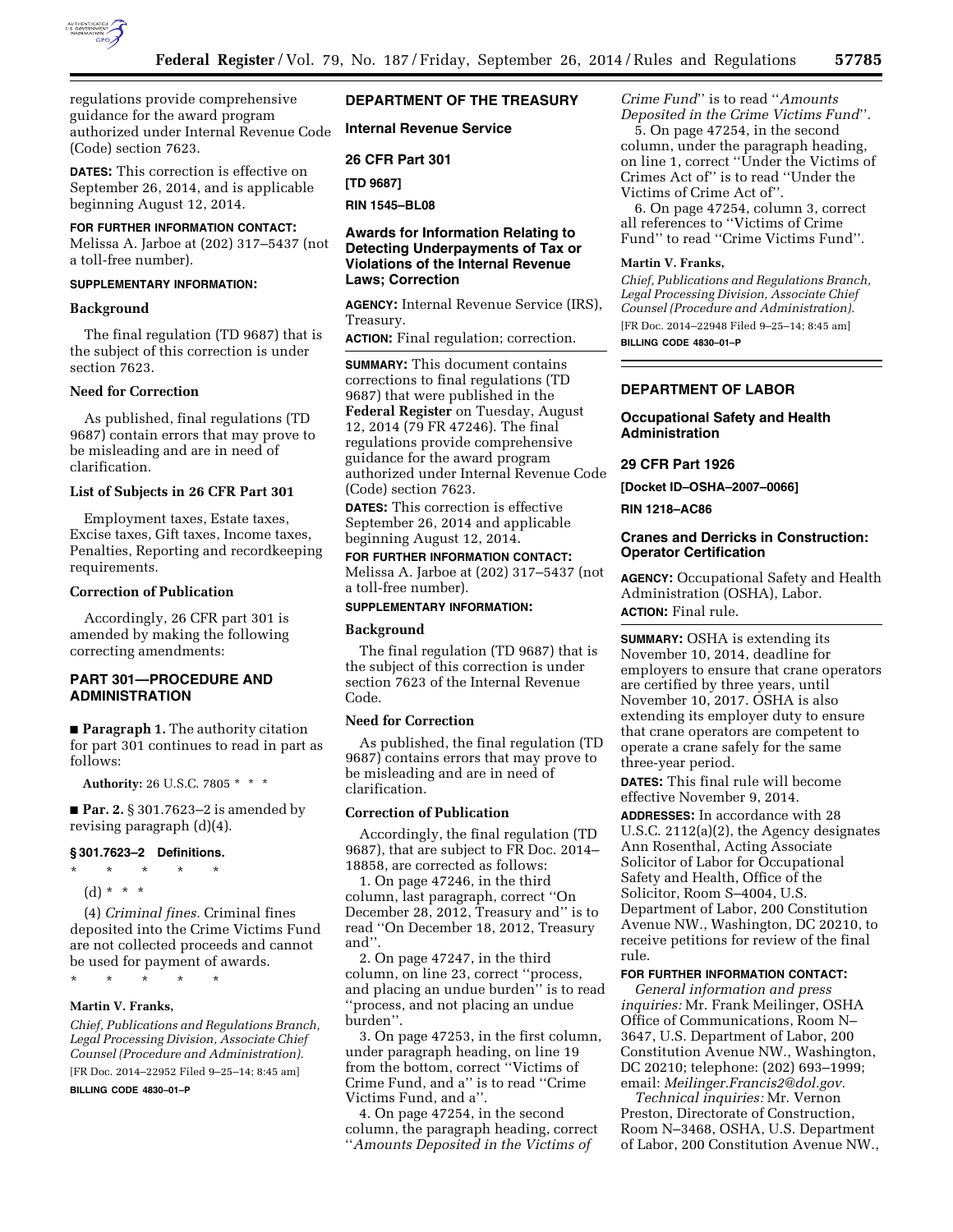Washington, DC 20210; telephone: (202) 693–2020; fax: (202) 693–1689; email: *[Preston.Vernon@dol.gov.](mailto:Preston.Vernon@dol.gov)* 

*Copies of this Federal Register notice and news releases:* Electronic copies of these documents are available at OSHA's Web page at *[http://](http://www.osha.gov) [www.osha.gov.](http://www.osha.gov)* 

#### **SUPPLEMENTARY INFORMATION:**

### **I. Background**

#### *A. Introduction*

OSHA is publishing this final rule to extend for three years the employer duty to ensure crane operator competency for construction work, from November 10, 2014, to November 10, 2017. OSHA also is extending the enforcement date for crane operator certification for three years from November 10, 2014, to November 10, 2017. After publishing the final rule for cranes and derricks in construction, several entities informed OSHA that crane operator certification was insufficient for determining whether an operator could operate their equipment safely on a construction site. After hosting several public meetings addressing this issue, OSHA decided the extension is necessary in order to allow the Agency to examine and determine how to address this issue systematically.

#### *B. Summary of Economic Impact*

This final rule is not economically significant. OSHA is revising 29 CFR 1926.1427(k) (competency assessment and training) to extend the deadline for compliance with the operatorcertification requirement in its construction standard for cranes and derricks for three years, and to extend the existing employer duties for the same period. OSHA's final economic analysis shows that extending the date for operator certification and employers' assessment of crane operators, rather than following the current rule, will result in a net cost savings for the affected industries. Extending the compliance date for operator certification results in estimated cost savings that exceed the estimated new costs for employers to continue to assess crane operators to ensure their competent operation of the equipment in accordance with 1926.1427(k). The detailed final economic analysis is in the ''Agency Determinations'' section of this preamble.

### *C. Regulatory Background*

### 1. Operator Certification Options

On August 9, 2010, OSHA published the final rule for cranes and derricks in construction (29 CFR subpart CC, referred to as ''the cranes standard''

hereafter) (75 FR 47905). OSHA developed the cranes standard through a negotiated rulemaking process. The Agency established a Federal advisory committee, the Cranes and Derricks Negotiated Rulemaking Advisory Committee (C–DAC), to develop a draft proposed rule. C–DAC met in 2003 and 2004 and developed a draft proposed rule that it provided to OSHA. The rule that OSHA subsequently proposed closely followed C–DAC's draft proposal (73 FR 59718).

The Agency initiated a Small Business Advocacy Review Panel in 2006. The Agency published the proposed rule for cranes in construction in 2008, received public comment on the proposal, and conducted a public hearing. OSHA's final rule incorporated, with minor changes, the four-option scheme C–DAC recommended and the Agency proposed. Accordingly, in § 1926.1427, OSHA requires employers to ensure that their crane operators are certified under at least one of four options by November 10, 2014. The four options are:

*Option 1.* Certification by an independent testing organization accredited by a nationally recognized accrediting organization;

*Option 2.* Qualification by an employer's independently audited program;

*Option 3.* Qualification by the U.S. military; or

*Option 4.* Compliance with qualifying state or local licensing requirements.

The third-party certification option in § 1926.1427(b)—Option 1—is the only certification option that is ''portable,'' meaning that any employer who employs an operator may rely on that operator's certification as evidence of compliance with the cranes standard's operator certification requirement. This certification option also is the only one that is available to all employers; it is the option that OSHA, and the parties that participated in the rulemaking, believed would be the one most widely used. In this regard, OSHA is not aware of an audited employer qualification program among construction industry employers (Option 2), and the cranes standard limits the U.S. military crane operator certification programs (Option 3) to Federal employees of the Department of Defense or the armed services. While state and local governments certify some crane operators (Option 4), the vast majority of operators who become certified do so through Option 1—by third-party testing organizations accredited by a nationally recognized accrediting organization.

Under Option 1, a third party performs testing. Before a testing organization can issue operator

certifications, paragraph 1427(b)(1) of the cranes standard provides that a nationally recognized accrediting organization must accredit the testing organizations. To accredit a testing organization, the accrediting agency must determine that the testing organization meets industry-recognized criteria for written testing materials, practical examinations, test administration, grading, facilities and equipment, and personnel. The testing organization must administer written and practical tests that:

• Assess the operator's knowledge and skills regarding subjects specified in the cranes standard;

• provide different levels of certification based on equipment capacity and type;

• have procedures to retest applicants who fail; and

• have testing procedures for recertification.

Paragraph 1427(b)(2) of the cranes standard also specifies that, for the purposes of compliance with the cranes standard, an operator is deemed qualified to operate a particular piece of equipment only if the operator is certified for that type and capacity of equipment or for higher-capacity equipment of that type. It further provides that, if no testing organization offers certification examinations for a particular equipment type and/or capacity, the operator is deemed qualified to operate that equipment if the operator is certified for the type/ capacity of equipment that is most similar to that equipment, and for which a certification examination is available.

2. Overview of § 1926.1427(k) (Phase-In Provision)

The final cranes standard replaced provisions in 29 CFR 1926 subpart N— Cranes, Derricks, Hoists, Elevators, and Conveyors, of the construction safety standards. Provisions for employers to ensure that operators of equipment, including cranes, are trained and qualified to safely operate that equipment are available elsewhere in the construction safety standards (see, for example, § 1926.20(b)(4) and (f)(2)).

OSHA delayed the effective date of the operator certification requirement for four years, until November 10, 2014 (see § 1926.1427(k)(1)). The Agency also wanted to ensure the final cranes standard maintained an employer duty during that four-year ''phase-in'' period to ensure that crane operators could safely operate equipment (see § 1926.1727(k), Phase-in). Thus, pursuant to § 1926.1427(k)(2)(i), OSHA required employers to ''ensure that operators of equipment covered by this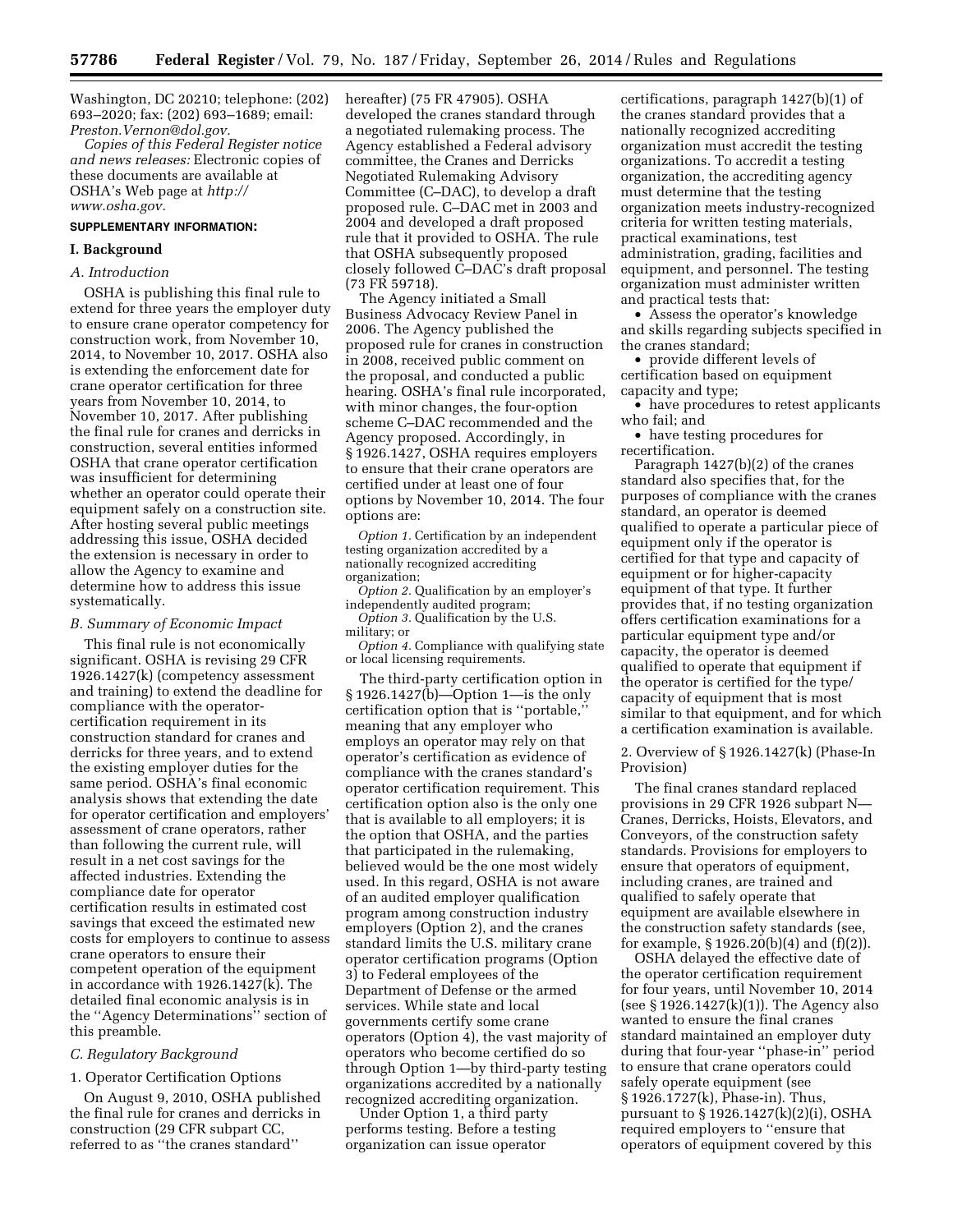standard are competent to operate the equipment safely.'' Under § 1926.1427(k)(2)(ii), employers must train and evaluate the operator when the operator ''assigned to operate machinery does not have the required knowledge or ability to operate the equipment safely.''

### 3. Post-Final Rule Developments

After OSHA issued the cranes standard, it continued to receive feedback from members of the regulated community and conducted stakeholder meetings on April 2 and 3, 2013, to give interested members of the public the opportunity to express their views. Participants included construction contractors, labor unions, crane manufacturers, crane rental companies, accredited testing organizations, one of the accrediting bodies, insurance companies, crane operator trainers, and military employers. Detailed notes of participants' comments are available at *[http://www.osha.gov/cranes-derricks/](http://www.osha.gov/cranes-derricks/stakeholders.html) [stakeholders.html](http://www.osha.gov/cranes-derricks/stakeholders.html)* and OSHA–2013– 0024–0001. Various parties informed OSHA that, in their opinion, the operator certification option would not adequately ensure that crane operators could operate their equipment safely at a construction site. They said that a certified operator would need additional training, experience, and evaluation, beyond the training and evaluation required to obtain certification, to ensure that he or she could operate a crane safely.

OSHA also received information that two (of a total of four) accredited testing organizations have been issuing certifications only by ''type'' of crane, rather than offering different certifications by ''type and capacity'' of crane, as the cranes standard requires. The two organizations later confirmed this (Tr. p. 109 and 246). As a result, those certifications do not meet the standard's requirements and operators who obtained certifications only from those organizations cannot, under OSHA's cranes standard, operate cranes on construction sites after November 10, 2014. Some stakeholders in the crane industry requested that OSHA remove the capacity requirement.

Most of the participants in the stakeholder meetings expressed the opinion that an operator's certification by an accredited testing organization did not mean that the operator was fully competent or experienced to operate a crane safely on a construction work site. The participants likened operator certification to a new driver's license, or a beginner's permit, to drive a car. Most participants said that the operator's employer should retain the

responsibility to ensure that the operator was qualified for the particular crane work assigned. Some participants wanted certification to be, or viewed to be, sufficient to operate a crane safely. Stakeholders noted that operator certification was beneficial in establishing a minimum threshold of operator knowledge and familiarity with cranes.

#### *D. The Proposed Extension of the Operator Certification and Employer Assessment Duties*

The effective dates of the operator certification requirement and the other ''phase-in'' employer duties are in 29 CFR 1926.1427 $(k)(1)$ . By a notice of proposed rulemaking (NPRM) published February 10, 2014 (79 FR 7611), OSHA proposed to revise § 1926.1427(k)(1) to extend the deadline for operator certification by three years from November 10, 2014, to November 10, 2017, to provide additional time for the Agency to consider potential rulemaking options in light of the information it had gathered since it issued the cranes standard. The Agency also proposed to extend the current employer duties in § 1926.1427(k)(2)(i) and (ii) to ensure that there is no reduction in worker protection during this three-year period. OSHA noted that when it included these employer duties in the final cranes standard in 2010, these duties were to be a ''phase in'' to certification (75 FR 48027). By extending the date as proposed, the requirements would continue to serve that purpose and preserve the status quo.

OSHA asked for comment on the proposal, and it specifically asked for comment on whether the extension of time should be for an indefinite period rather than for three years as proposed. OSHA received 66 comments in response to the NPRM, one requesting a hearing to further discuss the rulemaking. On May 19, 2014, OSHA held an informal public hearing on the rulemaking. OSHA also received 6 additional comments during the posthearing comment period, which closed June 18, 2014.

### **II. Summary and Explanation of the Rule**

Commenters in their written remarks and oral testimony focused on three issues arising from the Agency's proposed changes: (1) Whether to extend the date for crane operators to be certified (commenters indicated that the third-party certification option is the only one being used); (2) whether to extend the employer duty to ensure crane operators are competent and safe;

and (3) the length of time of an extension (if any). This section examines these issues—in the order above—by first summarizing the comments and then explaining the Agency's decisions and determinations based on the record as a whole.

### *A. Extension of Operator Certification Deadline*

Many commenters supported the Agency's proposed extension of the date for crane operators to have certification in their written comments [ID 0448, 0458–61, 0462, 0464, 0466, 0469, 0471, 0476–9, 0481–3, 0485–8, 0490–4, and 0497], in oral testimony [Tr. pp. 22, 100, 119, 212, 222], and in post-hearing written comments [ID–0531, 0533].1 Their reasons for supporting the threeyear extension were several. The most frequently mentioned reason was that while operator certification offered safety benefits, most current certifications lack the required capacity factor and would therefore not comply with the final cranes standard. The commenters concluded that the industry's confusion about the validity of current certifications and the difficulty, or even impossibility, of most construction crane operators getting a valid certification by November, 2014, warrants an extension of the operator certification deadline so that OSHA has additional time to remove the capacity requirement from the rule. The Associated Builders and Contractors, Inc. stated:

Without an extension . . . the construction industry will face a crane operator shortage in the coming years, as there will not be enough time for . . . employers to certify their operators in time. For the industry to continue performing work without disruption, it is crucial for an extension to be granted. [Tr. pp. 174–175].

The general manager of a large crane rental company stated that ''[i]t is imperative for the good of the industry & the safety of those men & women working in construction that we get the correct language & understanding of

Throughout this document, exhibit numbers from the OSHA–2007–0066 docket are referred to in the form ''ID–XXXX'' where XXXX are the last four digits of the full document ID number on *[http://](http://regulations.gov) [regulations.gov.](http://regulations.gov)* The document ID number for exhibits from other dockets will be listed completely.

Comments from the May 19, 2014, informal public hearing transcript will be designated by ''Tr. p..#''. The document ID number for the transcript is OSHA–2007–0066–0521.

<sup>1</sup>Exhibits are posted on *<http://regulations.gov>*  and are accessible at OSHA's Docket Office, U.S. Department of Labor, 200 Constitution Avenue NW., Room N2625, Washington, DC 20210; telephone (202) 693–2350. (OSHA's TTY number is (877) 889–5627.) OSHA Docket Office hours of operation are 8:15 a.m. to 4:45 p.m., E.T.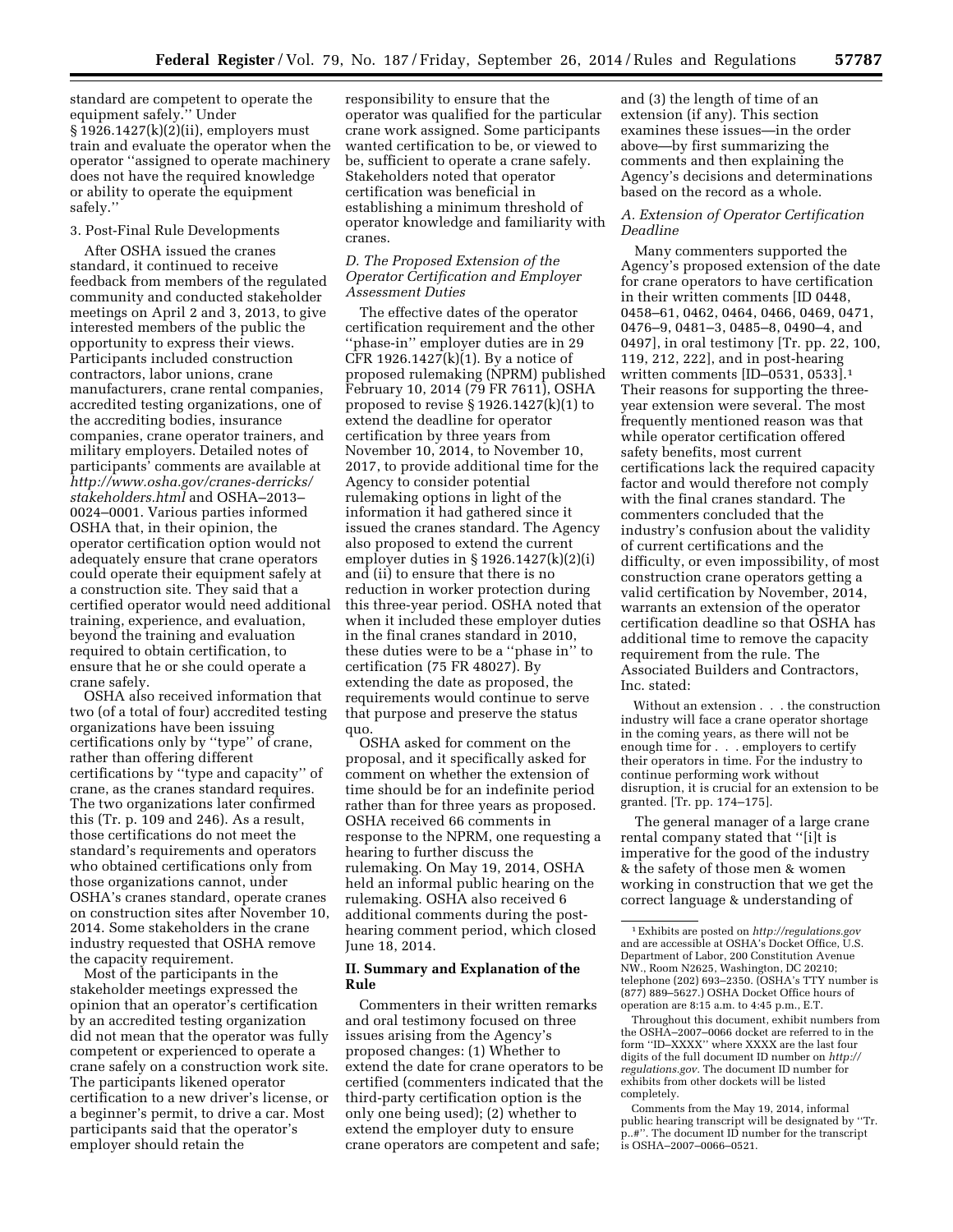what the certification should actually encompass'' [ID–0456]. Another commenter stated: ''I support waiting until a realistic, workable solution can be agreed upon because to launch this version of an un-workable, unrealistic requirement due to a deadline is much worse than waiting long enough to get it right. We all have to live with it for years to come'' [ID–0466]. Another added ''[a]lthough the delay in crane operator certification requirements is not ideal, it is preferrable [sic] to having the wrong solutions made into law.'' [ID–0467].

Other commenters supported an extension of the certification deadline even if OSHA did not ultimately change the substantive requirements in the standard. One stated that the extension makes ''good sense'' because ''[t]here are thousands of operators nationwide in the positions that will need to be certified once this rule goes into effect, but have for one reason of [sic] another had difficulty getting their certification completed. . . .'' [ID–0460]. Another commenter also supported the extension on the grounds that the limited availability of certification opportunities in languages other than English remains a barrier for otherwise qualified operators to pass the certification test, noting that at least one of the certification organizations, the National Commission for the Certification of Operators (NCCCO), was experimenting with a pilot program that might make the certification available to more potential operators if OSHA delayed the certification date [ID–0452]. NCCCO acknowledged that it is conducting a pilot program, but suggested that there might not be a high a demand for the program [Tr. pp. 111–112].

The commenter who had requested the hearing initially opposed any extension, but then changed its position at the public hearing to support a limited extension [ID–0495, Tr. p. 58]. In its prehearing comment, the Crane Institute Certification (CIC) argued against any extension because requiring crane operator certification sooner would provide greater construction safety as certification results in better trained and tested operators [ID–0495]. CIC pointed to the safety benefits OSHA identified in support of the 2010 cranes standard and concluded that the Agency's proposal to delay the deadline for all construction crane operators to be certified would result in greater risk on construction sites using cranes, more accidents, and therefore more injuries and fatalities to construction

employees.2 At the hearing, however, CIC supported a limited extension, acknowledging that ''a delay of crane operator certification is necessary in order to allow OSHA time to address the clarification of employer responsibility'' [Tr. p. 58]. Other hearing participants who did not submit comments to the NPRM agreed with CIC's new position [Tr. pp. 85, 184–85, 201–202, 262].

The remaining group of commenters submitted pre-hearing comments suggesting that OSHA not extend the operator certification deadline, but did not participate in the public hearing [ID–0433; –0435; –0439–42; –0444; –0446; –0450; –0451; –0453; –0473; –0489]. They cited the safety benefits of the cranes standard—incorrectly attributing all safety benefits of the cranes standard solely to operator certification—and stated that a threeyear delay is unnecessary because certification bodies, employers, and crane operators have had four years to prepare for the operator certification requirements to become effective. Several of these objections appeared to be based on arguments that the delay would cause economic inequity for some employers or certification companies [ID–0441; –0442; –0444; –0446] or that the delay would necessarily leave a regulatory gap during which operators would not be subject to any scrutiny [ID–0473, 0489].

One commenter in this group stated that ''[m]any current crane operators have a complete lack of knowledge of how to set up, use, and inspect a crane. . . . If not for certification, this would continue'' [ID–0440]. Another commenter in this group objected on the grounds that the extension will allow employers to go ''another'' three years ''without training and qualifying their crane operators'' [ID–0435]. It appears from these statements that the commenters did not understand that existing § 1926.1427(k)(2), which OSHA proposed to stay in effect for the entire three-year extension, requires employers to assess their crane operators and retrain them as necessary.

Three commenters apparently equated the certification requirement with a training requirement [ID–0435, –0439; –0451]. One was opposed to the extension because construction work requires ''completely trained operators'' [ID–0439] and another explained that

''people die at construction sites daily because of Crane accidents which probably could have been prevented with proper training'' [ID–0451]. However, the certification requirements that OSHA proposed to delay by this rulemaking, appearing in § 1926.1427(a)(2) and (f), do not include any specific training requirement. The training provisions are located elsewhere and are not changed by an extension of the operator certification deadline. OSHA proposed to extend the re-training requirement in § 1926.1427(k), which was set to expire in November.

A number of commenters addressed in their written comments the issue of certification by ''type and capacity'' of the crane. However, resolving that issue is outside the scope of this rulemaking, which only addresses whether to extend the deadlines of operator certification and the existing employer duty. As the Agency previously made clear in the notice of proposed rulemaking, it will consider the issue of type and capacity and the role of operator certification as it determines whether to engage in additional rulemaking during the threeyear extension and will not alter the requirements about the nature of certification required in this rulemaking.

# *B. Extension of the Existing Employer Duty*

Commenters were nearly unanimous in supporting an extension of the existing employer duty to ensure that their operators are competent to operate cranes: All but one of the comments addressing the extension of that duty supported it. The commenter who did not offer support indicated that he did not have any opinion about the issue, but noted his understanding that ''the employer needs to verify an individual's abilities'' [Tr. p. 273]. The International Union of Operating Engineers (IUOE) provided an extensive Power Point presentation highlighting the different skills operators must have, only some of which are tested during operator certification examinations, and the additional challenges operators may face [ID–0527]. IUOE asserted that it is crucial that employers continue to ensure that their operators are capable of meeting these challenges:

An extension of the enforcement date for certification without continuation of employer duties would endanger the safety and health of operators and those employees working in the vicinity of crane operators. OSHA would have no standard for employer assessment of compliance if the k(2)(i) and (ii) are not extended. . . . Crane operators would be in a far worse position than they

<sup>2</sup>Contrary to the assertions by several commenters [ID–0433, 0444, 0453, 0473, 0489, 0495], OSHA did not identify individual components of the standard, but rather calculated the benefits of the entire cranes standard as a whole. OSHA did not separately itemize benefits accruing from the operator certification requirements.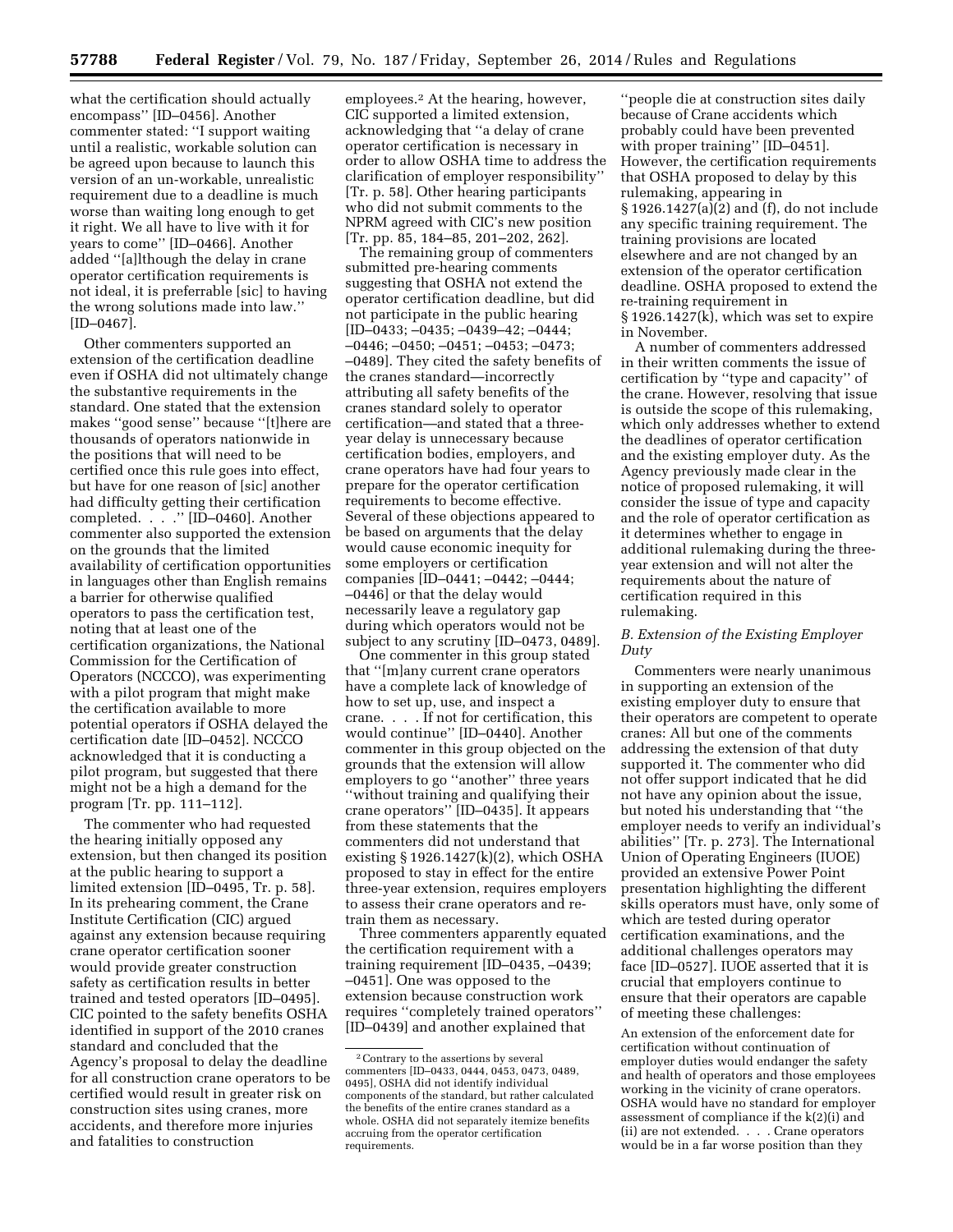were before issuance of the final rule in August 2010 if employer duties in k(2)(i) and (ii) are not extended. . . . [ID–0486]

William Smith of Nations Builders Insurance Services and NCCCO board member agreed, commenting that ''[l]eaving the rule as written [with certification but without a continued employer duty after November, 2014] would take us back in time not forward in protecting lives'' [ID–0474]. The Specialty Crane & Rigging Association stated that ''It is the employer's responsibility to ensure their operators are certified and qualified for any specific crane they will operate'' in supporting the extension of time for both provisions [ID–0493]. Testimony during the public hearing on May 19, 2014 also supported continuing the employer duty to qualify crane operators [Tr. pp. 29, 134, 217]. The IUOE stated:

The one thing we wanted to be very clear on is that if you extend the date of enforcement for certification, that without extending the other [employer duty], there would be essentially nothing there, and there would be no protection at all, except for the people's voluntary compliance with certification. But that would be, obviously, inadequate. [Tr. p. 250]

Larry Hopkins of the Operating Engineers Certification Program added that ''it's absolutely imperative that we put the onus of qualification on a particular employer'' [Tr. p. 217]. A commenter employed in the crane rental industry for 35 years stated that he would never let an operator control a crane just because he or she has received a third-party certification; rather, an operator would have to demonstrate competence on various cranes to the employer [ID–0456]. Boh Bros. Construction Co. commented that ''a certification is only an indication of basic skills. . . . Certification is good, but does not equal qualification'' [ID– 0464]. These comments to the proposal echo the information the Agency heard at its stakeholder meetings in April, 2013 [OSHA–2013–0024–0001]. While not prejudging the issue of whether employers should still have a duty to assess operators even once a certification requirement takes effect (a subject the Agency will consider during this extension), OSHA notes that these comments also support a requirement that the employer duty be maintained before the certification requirement takes effect.

#### *C. Conclusions Regarding Whether the Extensions Are Appropriate*

OSHA finds that the stakeholder concerns surrounding operator certification and employer assessment

and training warrant a more thorough examination, and OSHA will consider whether to commence a new rulemaking proceeding to make changes to the operator qualification requirements in § 1926.1427. By this final rule, OSHA is extending the operator certification deadline to allow the Agency time to make this decision and complete a subsequent rulemaking if necessary. OSHA acknowledges the equity concerns raised by businesses and employers who have invested in certification with the expectation of a 2014 deadline [See ID–0441; –0442; –0444; –0446], but notes that the extension will not affect other benefits of certification such as access to restricted employment opportunities [Tr. pp. 149–150] and insurance discounts [Tr. p. 151]. Moreover, OSHA recognizes that it would generate confusion and general disregard for the standard if OSHA began to enforce compliance with the November 2014 deadline at the same time it announced that it was considering changes to the standard. Those concerns would be compounded if OSHA did subsequently change the standard a year or two later so that operators who had just completed the certification process were required to re-certify. OSHA concludes that it is preferable to extend the certification deadline rather than to require employers to devote additional resources to comply with requirements as OSHA considers changing them.

In addition, OSHA has concluded that extending the employer duties in § 1926.1472(k)(2) during the certification extension is necessary to ensure there is no reduction in worker protection. While OSHA is not now determining whether it should retain or alter the existing employer duties through a permanent change to the cranes standard, the record provides support for a temporary requirement for employer assessment and training to help ensure that crane operators know how to operate their crane safely [See, *e.g.,* ID–0474, –0486, –0493, Tr. pp. 29, 134, 217, 250].3 Without an extension of the employer duty, the standard would have no requirement to ensure that crane operators knew how to operate the crane safely during the operator certification extension.4 Therefore it is

important that the Agency extend the employer duty while it considers rulemaking options. The Agency concludes that it would be inappropriate to disturb the status quo until it completes that examination and has the necessary information to determine whether changes are needed.

As discussed above, other commenters supported the extension because they thought stakeholders needed more time to complete certification [*e.g.,* ID–0460]. OSHA does not find these arguments convincing. While OSHA rejects the argument that intentional lack of compliance with an existing requirement in a standard is by itself grounds for OSHA to delay a compliance date, it is adopting an extension to consider the potential safety consequences of allowing the existing employer duty to expire or the new concerns expressed after the 2010 cranes rulemaking that some of the existing operator certification requirements might be unnecessary and costly.

#### *D. Length of the Extensions*

Having determined that it is appropriate to extend both the certification deadline and the employer duty to ensure operator competence, the remaining issue is the length of the extensions. In the NPRM, OSHA proposed extending the operator certification deadline and the existing employer duty for three years, until November 10, 2017. As an alternative, the Advisory Committee on Construction Safety and Health (ACCSH) recommended an indefinite extension of the operator certification deadline and the existing employer duty pending further rulemaking on the issue [OSHA 2013–0006–0024]. OSHA requested comment on both the threeyear extension and ACCSH's recommendation of an indefinite extension, and invited comment on alternative periods.

One group of commenters proposed an extension of just one year, others supported the proposed three-year extension, one commenter suggested a five-year extension, and three commenters indicated their support for

 $^{\rm 3}$  Several commenters suggested that OSHA should, as part of this rulemaking, make permanent the existing employer duties [ID–0495, 0522; Tr. pp. 59–60, 88–89, 185, 208, 262]. OSHA had not proposed to do so in the NPRM; rather, the point of the instant rulemaking is to give the Agency the time it needs to consider whether to do so.

<sup>4</sup>A commenter suggested in its pre-hearing comment that OSHA could simply remove the employer's existing duty to assess operators and

retrain them as necessary, and instead rely on the ''general duty clause'' in section 5(a)(1) of the OSH Act to enforce those responsibilities [ID–0495]. OSHA decided against this approach because it would give employers less certainty about the specifics of its duty to ensure their crane operators know how to operator cranes safely, and because it would make it more difficult for OSHA to enforce such a duty due to the nature of the Agency's burden of proof. Moreover, a court might find the cranes standard precludes such a general duty case even if OSHA removed the employee training requirement.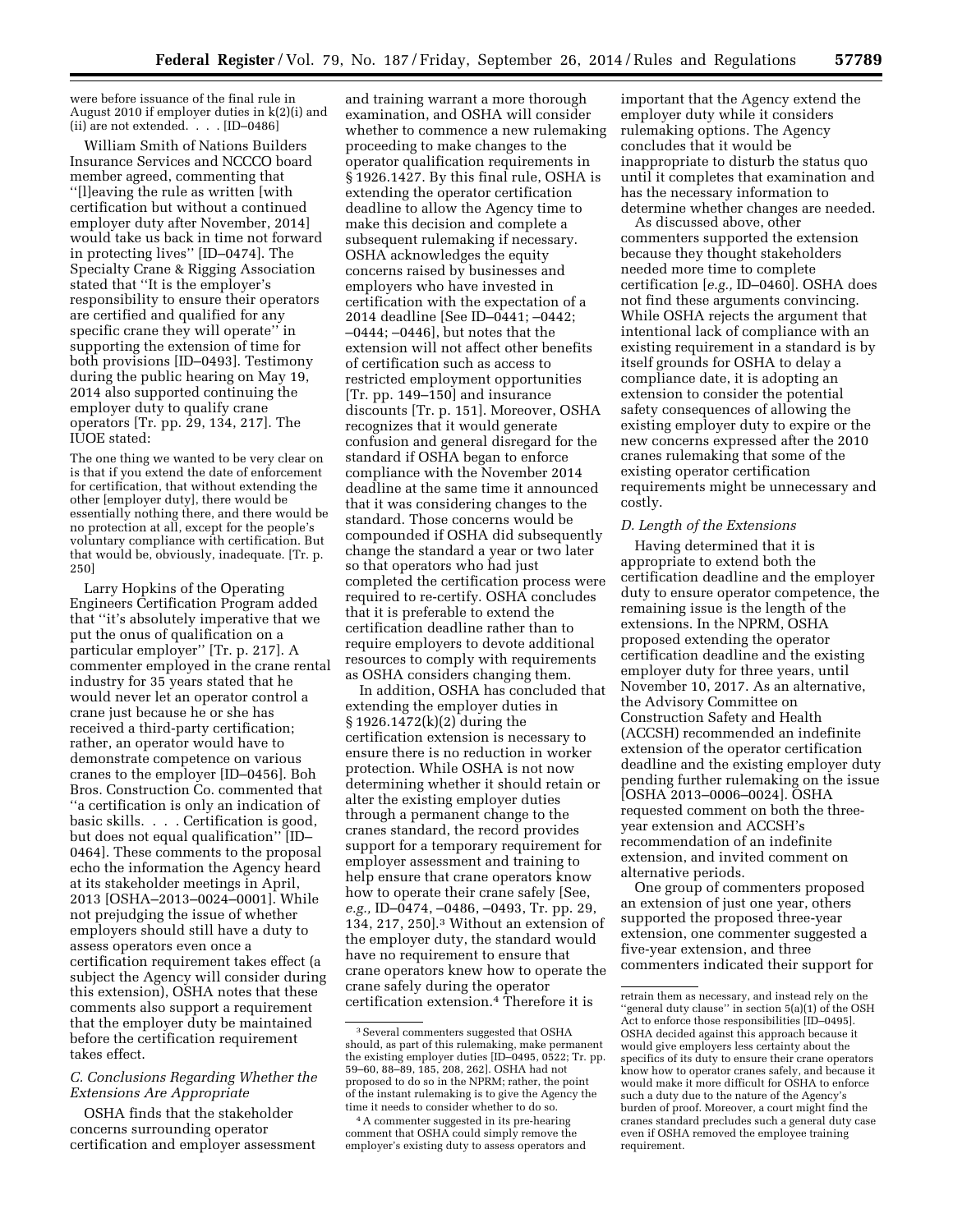the indefinite extension suggested by ACCSH.

The commenters supporting the oneyear extension generally urged OSHA to act quickly so as not to unnecessarily delay the safety benefits that could be achieved by completion of the final crane rulemaking [Tr. pp. 58–60, 183– 184, 206–207, 264–266]. In addition, the Crane Institute of America called for clarity as soon as possible, warning that ''[u]ncertainty over what the requirements of the rule will finally be will retard employer participation in getting operators certified'' [ID–0489].

At the informal public hearing, CIC suggested a one-year extension of the operator certification deadline and the existing employer duty as ''sufficient time to allow OSHA to make this change to the regulation and to the industry to recover and resume pursuit of accredited operator certification'' [Tr. p. 60]. CIC stated that the Agency's announcement at the May 2013 ACCSH meeting that the Agency intended to propose a delay of the crane operator certification deadline resulted in a decline both in training and certification activity that had resulted in a year of confusion in the industry'' [Tr. p. 66]. Industrial Training International, a training provider, referred to the period of lower activity as ''the year we've lost'' [Tr. p. 209].

CIC suggested that OSHA could complete the rulemaking process in one year if it ''fast tracked'' the rulemaking, citing OSHA's activities with respect to diacetyl as an example of this process and of how quickly OSHA can act to address a safety and health concern [Tr. p. 60–62]. Other hearing participants (Crane Training Group, Caldwell Tanks, Industrial Training International, and Crane Industry Services) supported this proposition, and suggested that OSHA could meet this deadline because it has the capacity to ''fast track'' rulemaking [Tr. pp. 82, 185, 201, 262].

OSHA has concluded that it could not complete the necessary tasks in the one year period proposed by CIC, particularly if the Agency does decide to proceed with a second rulemaking and would need to consider and implement all possible rulemaking options. The commenters who suggested OSHA ''fast track'' rulemaking as the Agency did with the diacetyl rulemaking appear to have been misinformed: OSHA did not complete a rulemaking on diacetyl in one year; indeed the Agency has not yet published an NPRM on this issue. OSHA is not certain what the commenters' intended by their reference to a ''fast track'' rulemaking process.

In response to the NPRM, OSHA received many comments supporting

the three-year extension of the operator certification deadline and the employer duty [ID–0434, 0449, 0452, 0454–62, 0464, 0466–69, 0472, 0474, 0475–79, 0481, 0482–88, 0490, 0491, 0493, 0496– 98; Tr. pp. 22, 22, 100, 119, 210–211, 222]. In the NPRM, OSHA stated that it considered a three-year extension ''to give it sufficient time to complete a rulemaking should it choose to do so'' [79 FR 7613]. Even if the Agency chose to conduct a subsequent rulemaking, OSHA explained that three years would be enough time because ''this issue is critical to construction safety'' and ''a subsequent rulemaking would focus on a limited number of discrete issues'' [79 FR 7613]. OSHA also notes that several participants in the public hearing, including some of the commenters advocating the one-year extension, cautioned OSHA against setting a deadline that it is not certain it can achieve [Tr. pp. 139, 196–197, 208, 272]. Industrial Training International explained, ''when the target is constantly moving, we never hit it'' [Tr. p. 208]. Specialized Carriers & Riggers Association added ''OSHA knows how long it's going to take, and we would say give yourself adequate time. Don't limit yourself to a year and then have us all back in the room again next year requesting an extension again'' [Tr. p. 139].

A few commenters urged the Agency to delay the operator certification deadline, and extend the existing employer duty, for a longer period such as five years, or to follow the ACCSH's recommendation that the Agency extend both indefinitely until OSHA completes a new rulemaking on operator certification [see ID–0447; –0471; –0480; –0492; –0494; –0530]. These commenters asserted that three years would be insufficient to complete an additional rulemaking.

NAHB asked OSHA to extend the operator certification deadline and the existing employer duty requirements indefinitely or ''at a minimum five years to allow the Agency sufficient time to implement an improved rule'' [ID– 0480]. Subsequently at the informal public hearing, NAHB explained that it took more than five years to finalize the cranes standard, and acknowledged that its five-year recommendation was somewhat arbitrary because the organization ultimately ''split the difference'' between an indefinite extension and a three year extension [Tr. p. 53]. It made clear that the underlying purpose of the request for a longer extension was to conduct an extra round of small-business review of the third-party certification requirement, which it continues to

oppose, ''because we believe that the small businesses really need a second bite at this apple'' [Tr. p. 44]. A different commenter opposed this ''second bite at the apple,'' suggesting the OSHA should not delay the safety benefits of the rulemaking to consider exemptions that had already been considered and rejected [ID–0539].

OSHA need not resolve this issue for the purposes of this rulemaking, but notes that the scope of the issues it will consider for subsequent rulemaking will be much narrower than the 2010 cranes standard. In that regard, these two rulemakings are not comparable for purposes of determining how long they will take. While five years would give the Agency more time to consider and undertake any rulemaking options, the Agency must balance the rationale for this additional extension against the concerns raised by the other commenters who point out that any unnecessary delay in the operator certification requirement could prevent the Agency from obtaining the full safety benefit of the cranes standard.

As explained in the NPRM, the purpose of the extension is to provide additional time for the Agency to consider its rulemaking options. Should it choose to complete a new rulemaking, the Agency is confident that it can do so within the three-year extension period. OSHA therefore is not convinced that a five-year extension would provide any real benefit; instead, it is likely to constitute an unnecessary delay subject to all of the concerns raised by commenters who requested a shorter period. A three-year extension, rather than a five-year extension, provides a better balance between achieving the full safety benefits of the rule and demonstrating to the industry that addressing this issue is a priority.

OSHA is likewise not persuaded that an indefinite extension would be useful. Several commenters emphasized the need for the Agency to find a solution as soon as possible [Tr. pp. 70, 251], and one commenter opposed an indefinite extension on the grounds that it would remove the motivation necessary for OSHA to complete a subsequent rulemaking quickly [Tr. p. 259]. Moreover, one commenter [ID–0486] asserted that an indefinite extension would foster complacency among the regulated community, some of whom may erroneously assume that operator certification is not important. The Agency agrees with these comments. Further, one commenter who suggested that extending the operator certification deadline indefinitely would ''alleviate confusion regarding the current compliance deadline'' [Tr. p. 177].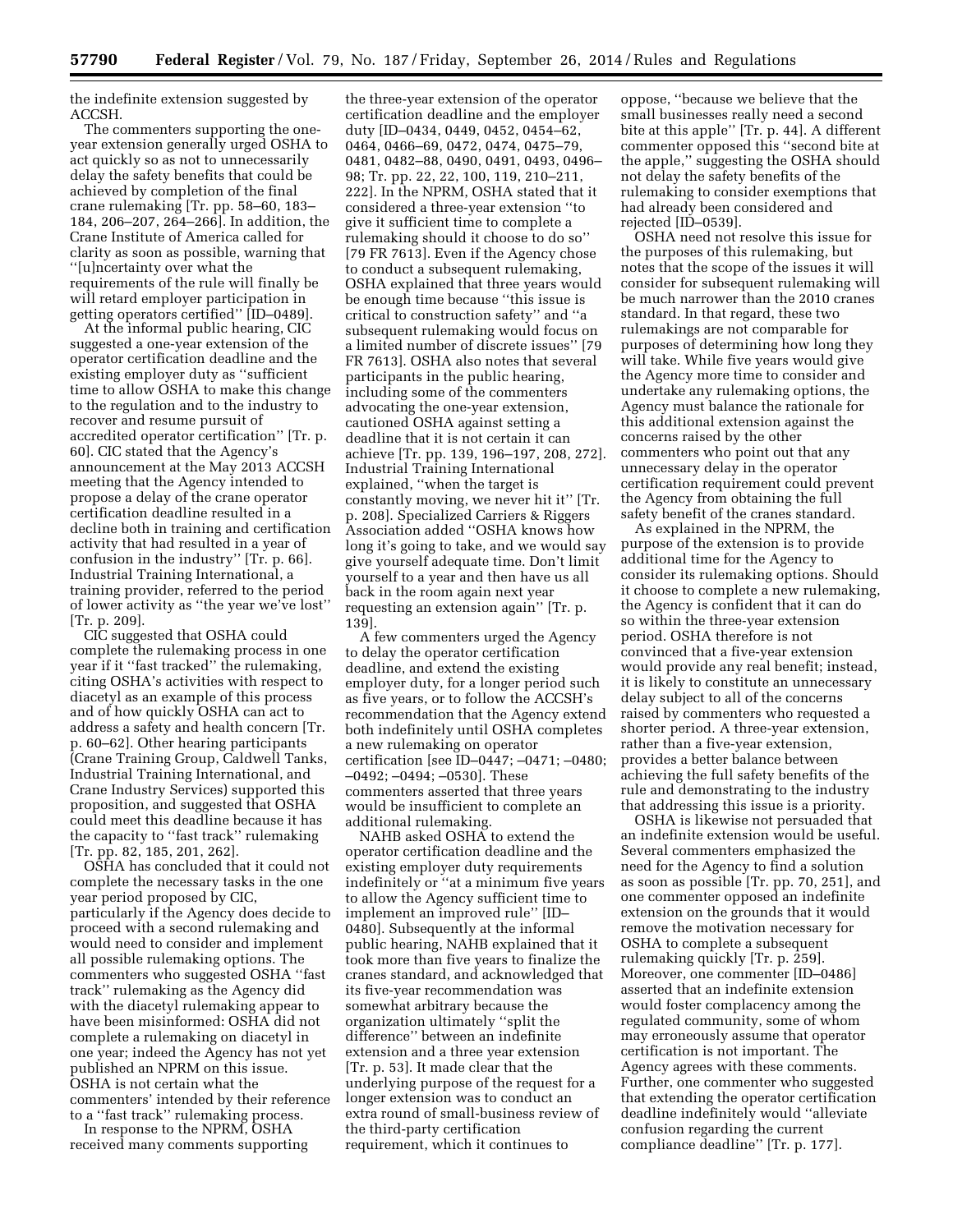OSHA disagrees. Failing to specify a compliance deadline for operator certification is likely to result in greater, not less, confusion.

In addition, if OSHA does not designate a fixed period after which the certification requirements would automatically take effect, the Agency may face additional legal challenges to reinstating them. Although a temporary extension is not a reversal of the Agency's position requiring operator certification, some courts have suggested that indefinitely postponing a rule's effective date might be tantamount to repealing a rule. See, *e.g., Pub. Citizen* v. *Steed,* 733 F.2d 93, 98 (D.C. Cir. 1984). The Agency has already dedicated a significant amount of time and resources to implementing the existing standard, including conducting an extensive negotiated rulemaking process before requiring that employers ensure their crane operators are certified. The Agency therefore finds it prudent to avoid any risk of being forced to proceed as if it had revoked the requirement, which could mean additional expense for the agency and additional delay in finalizing any subsequent rulemaking. See, *e.g., N. Carolina Growers' Ass'n, Inc.* v. *United Farm Workers,* 702 F.3d 755, 765 (4th Cir. 2012).

OSHA concludes that a three-year extension of the operator certification deadline and the existing employer duty is the appropriate amount of time to consider what regulatory approach OSHA should take regarding operator qualification. Three years is also enough time to make any potential regulatory changes the Agency ultimately determines are appropriate. In response to the commenters who urged OSHA to act as quickly as possible and expressed concern that the 3-year delay might be unnecessary, OSHA notes that it is not constrained to using the entire three years to take action on this issue if the Agency can act sooner. OSHA will address the issue of operator qualification as quickly as it can, meaning that the Agency could determine the appropriate regulatory action, if any, and implement it in less than three years. In that case, the Agency could impose an earlier deadline through separate rulemaking.

Therefore OSHA has decided to extend the operator certification deadline for three years, until November 10, 2017, and to extend the employer duty to ensure that crane operators are competent to operate a crane safely for the same three-year period, as it proposed. The Agency received no comment on the text of its proposed

revision to § 1926.1427(k), and the final rule adopts the provision as proposed.

In the notice of proposed rulemaking, OSHA also noted that a parallel training requirement in § 1926.1430(c)(2) reiterates the training requirement in paragraph 1427(k)(2), specifying that the training occur during the four-year transition period. OSHA preliminarily determined that it did not need to amend § 1430(c)(2) because it believed that amending  $\S 1427(k)(2)$  was sufficient to extend the relevant employer training duty for employers. OSHA asked for comment on this issue, and received none. The Agency continues to believe that no amendment of § 1430(c)(2) is necessary, and therefore it has not changed that provision in the final rule.

#### **III. Agency Determinations**

## *A. Final Economic Analysis and Regulatory Flexibility Analysis*

When it issued the final cranes rule in 2010, OSHA prepared a final economic analysis (FEA) as required by the Occupational Safety and Health Act of 1970 (OSH Act; 29 U.S.C. 651 *et seq.*) and Executive Orders 12866 (58 FR 51735) (Sept. 30, 1993) and 13563 (76 FR 3821 (Jan. 21, 2011)). OSHA also published a Final Regulatory Flexibility Analysis as required by the Regulatory Flexibility Act (5 U.S.C. 601–612). The preliminary economic analysis (PEA) for this rulemaking relied on some estimates from those earlier documents, and this FEA is based on estimates in the PEA along with public comments and testimony and other documents in the rulemaking record.

Because OSHA estimates that this rule will have a cost savings for employers of \$21.4 million per year for the three years of the extension, this final rule is not economically significant within the meaning of Executive Order 12866, or a major rule under the Unfunded Mandates Reform Act or Section 804 of the Small Business Regulatory Enforcement Fairness Act of 1996 (5 U.S.C. 801 *et seq.*). In addition, this rule complies with Executive Order 13563.

This FEA focuses solely on costs, and not on any changes in safety and benefits resulting from extending the certification deadline and the employer duties under § 1427(k)(2). OSHA previously provided its assessment of the benefits of the cranes standard in the FEA of that standard. As noted elsewhere in this preamble, the primary rationale for proposing the extension is to provide additional time for OSHA to consider the potential costs and benefits of possible adjustments to the operator

certification requirements in future rulemaking.

Extending the employer's requirement to ensure an operator's competency during this period means continuing measures in existence since publishing the final crane standard in 2010. As OSHA stated in the preamble to the 2010 final rule, the interim measures in paragraph (k) ''are not significantly different from requirements that were effective under subpart N of this part at former § 1926.550, § 1926.20(b)(4) ('the employer shall permit only those employees qualified by training or experience to operate equipment and machinery'), and § 1926.21(b)(2) ('the employer shall instruct each employee in the recognition and avoidance of unsafe conditions . . .')'' (75 FR 48027).

Delaying the operator certification requirement defers a regulatory requirement and should impose no new costs on employers. There will, however, be continuing employer costs for extending the requirement to assess operators under existing § 1926.1427(k)(2); if OSHA had not extended these requirements, they would have expired in 2014 and employers would not have incurred these costs after 2014. With the extension, these continuing employer costs will be offset by a reduction in expenses that employers would otherwise incur to ensure that their operators are certified before the existing November 2014 deadline.

#### Overview

In the following analysis, OSHA examined costs and savings to determine the net economic effect of the rule. By comparing the additional assessment costs to the certification cost savings across two scenarios—a scenario in which there is no extension of the 2014 deadline, and a scenario in which there is an extension until 2017—OSHA estimates that the extension will produce a net savings for employers of \$21.7 million per year, annualized over the 3-year period of the extension using a 7% interest rate (\$19.8 million per year using an interest rate of 3%).5

OSHA's analysis follows the steps below to reach its estimate of an annual net \$21.7 million in savings:

(1) Estimate the annual assessment costs for employers;

(2) Estimate the annual certification costs for employers; and

<sup>5</sup>As explained in the following discussion, OSHA typically calculates the present value of future costs and benefits using two interest rate assumptions, 7% and 3%, as recommended by OMB Circular A– 4 of September 17, 2003.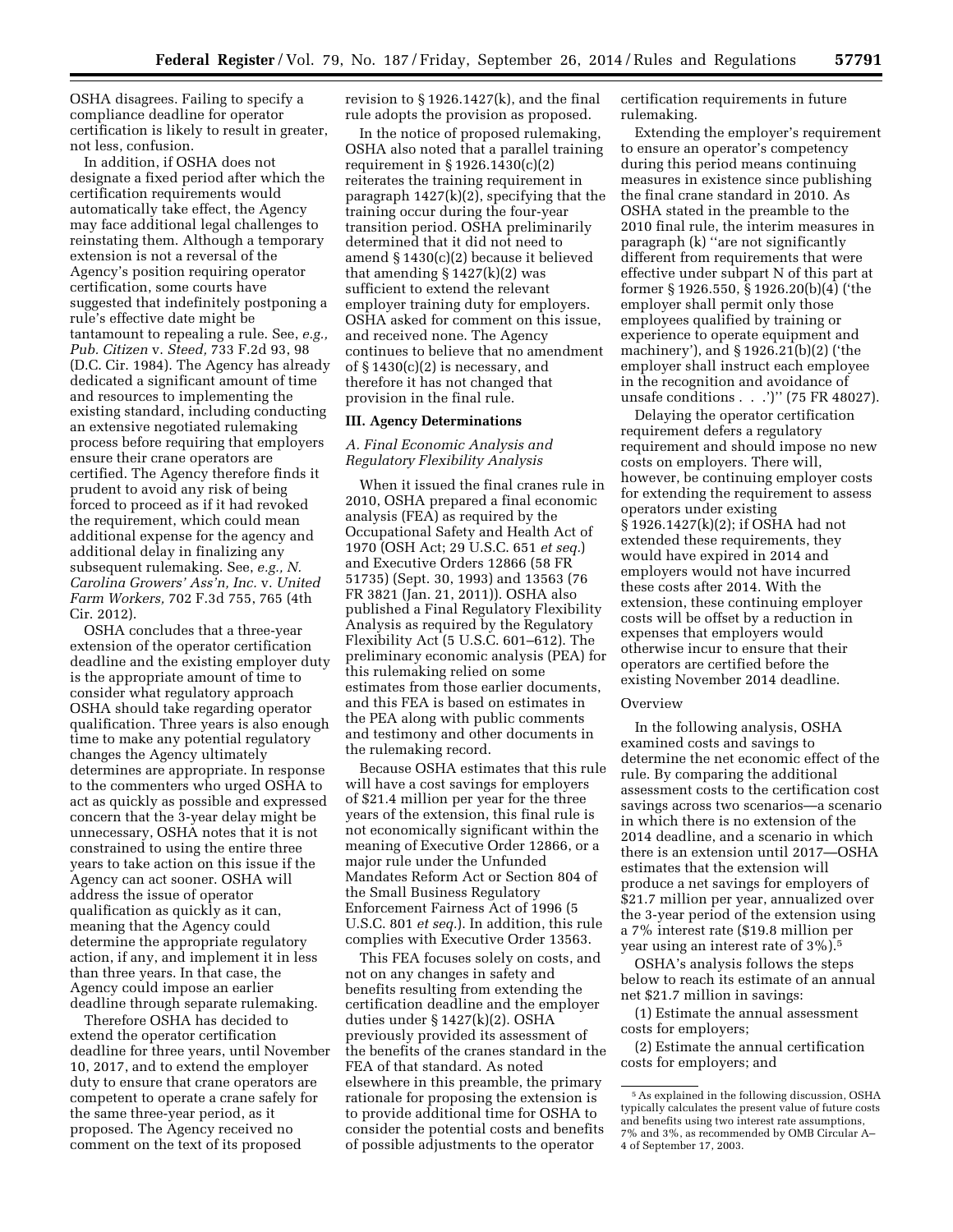(3) Estimate the year-by-year cost differential for extending the certification deadline to 2017.6

Table 1 below summarizes these costs and the differentials.

#### a. Annual Assessment Costs

OSHA estimated the annual assessment costs using the following three steps: First, determine the unit costs of meeting this requirement; second, determine the number of assessments that employers will need to perform in any given year (this determination includes estimating the affected operator pool as a preliminary step); and finally, multiply the unit costs of meeting the requirement by the number of operators who must meet it in any given year to determine the annual costs.

*Unit assessment costs.* OSHA's unit cost estimates for assessments take into account the time needed for the assessment, along with the wages of both the operator and the specialized operator assessor who will perform the assessment. OSHA based the time requirements on crane operator certification exams currently offered by nationally accredited testing organizations. OSHA determined the time needed for various certification tests from informal conversations with industry sources who participated in the public stakeholder meetings.

The Agency estimates separate assessment costs for three types of affected operators, which together include all affected operators: those who have a certificate that is in compliance with the existing cranes standard; those who have a certificate from a nationally accredited testing organization that is not in compliance with the existing cranes standard; and those who have no certificate.7 OSHA uses certification

7OSHA is not making any determination about whether a specific certification complies with the requirements of the cranes standard. For the purposes of this analysis only, OSHA will treat certificates that do not include a multi-capacity component as not complying with the cranes standard, and certificates that include both a type and multi-capacity component as complying with the cranes standard. For example, during the hearing, a participant indicated that some certifying organizations offer a single "unlimited capacity certification (Tr. p. 246). In this analysis, OSHA treats such certifications as not complying with the cranes standard.

status as a proxy of competence in estimating the amount of assessment time needed for different operators. OSHA expects that an operator already certified to operate equipment of a particular type and capacity will require less assessment time than an operator certified by type but not capacity, who in turn will require less time than an operator who is not certified. In deriving these estimates, OSHA determined that operators who have a certificate that is compliant with the cranes standard would have to complete a test that is the equivalent of the practical part of the standard crane operator test.<sup>8</sup> The Agency estimates that it would take an operator one hour to complete this test. Operators who have a certificate that is not in compliance with the cranes standard would have to complete a test that is equivalent to both a written general test and a practical test of the standard crane operator test. OSHA estimated that the written general test would take 1.5 hours to complete, for a total test time of 2.5 hours of testing for each operator (1.5 hours for the written general test and 1.0 hour for the practical test). Finally, operators with no certificate would have to complete a test that is equivalent to the written test on a specific crane type of the standard crane operator test (also lasting 1.5 hours), as well as the written general test and the practical test, for a total test time of 4.0 hours (1.5 hours for the test on a specific crane type, 1.5 hours for the written general test, and 1.0 hour for the practical test).

The wages used for the crane operator and assessor come from the 2010 final cranes rule (75 FR 48102). Accordingly, the operator wage is \$35.62, while the wage of the assessor is estimated to be the same as the wage of a crane inspector, \$41.25. For assessments performed by an employer of a prospective employee (i.e., a candidate), OSHA used these same operator and assessor wages and the above testing times to estimate the cost of assessing prospective employees.

Multiplying the wages of operators, assessors, and candidates by the time taken for each type of assessment provides the cost for each type of assessment. Hence, the cost of assessing an operator already holding a certificate that complies with the standard (both

type and capacity) is one hour of both the operator's and assessor's time: \$76.87 (\$35.62 + \$41.25). For an operator with a certificate for crane type only (not crane capacity), the assessment time is 2.5 hours for a cost of  $$192.18$   $(2.5 \times ($35.62 + $41.25))$ . Finally, for an operator with no certificate, the assessment time is 4.0 hours for a cost of \$307.48  $(4.0 \times$  (\$35.62) + \$41.25)). These estimates are identical to those in the PEA, and commenters did not object to them except for the one comment questioning the inclusion of the assessment costs for operators with compliant certifications, discussed in the above footnote.

Besides these assessment costs, OSHA notes that  $\S 1427(k)(2)(ii)$  requires employers to provide training to employees if they are not already competent to operate their assigned equipment. To determine whether an operator is competent, the employer must first perform an assessment. Only if an operator fails the assessment will the operator require training. However, in determining this cost, OSHA made a distinction between a nonemployee candidate for an operator position and an operator who is currently an employee. For an employer assessing a nonemployee candidate, OSHA assumed, based on common industry practice, that the employer will not hire a nonemployee candidate who fails the assessment. In the second situation, an employee qualified to operate a crane fails a type and/or capacity assessment for a crane that differs from the crane the employee currently operates. In this situation, the cost-minimizing action for the employer is not to assign the employee to that type and/or capacity crane, thereby avoiding training costs. While the Agency acknowledges that there will be cases in which the employer will provide this training, it believes these costs to be minimal and, therefore, is not taking costs for the training. OSHA made the same determinations in the PEA and did not receive public comment on them.

*Number of assessments and number of affected operators*. The number of assessments is difficult to estimate due to the heterogeneity of the crane industry. Many operators work continuously for the same employer, already have their assessment, and do not need reassessment, so the number of new assessments required by the cranes standard for these operators will be zero. Some crane companies will rent both a crane and an operator employed by the rental company to perform crane work, in which case the rental crane company is the operator's employer and responsible for operator assessment. In

<sup>6</sup>For convenience, OSHA refers to the annual time period as a ''Certification Year'' (CY) in this economic analysis, which OSHA defines as beginning November 10 of the calendar year; e.g., CY 2013 runs from November 10, 2013, to November 9, 2014. There is some small variation in both assessment and certification costs across CYs due to changes in the composition of the operator pool resulting from turnover (discussed below). In this regard, OSHA presents CY 2013 costs in full, and then presents the minor adjustments needed for other CYs.

<sup>8</sup>One commenter to the PEA objected that: ''Costs associated with 1 hour of additional practical testing for operators who are compliant are not necessary'' (OSHA–20007–0066–0495). But this comment overlooks that this cost is for an employer to assess an operator with compliant certification under the employer duty clause. The hour taken is an estimate based on the time for a practical test as being a reasonable proxy for this assessment.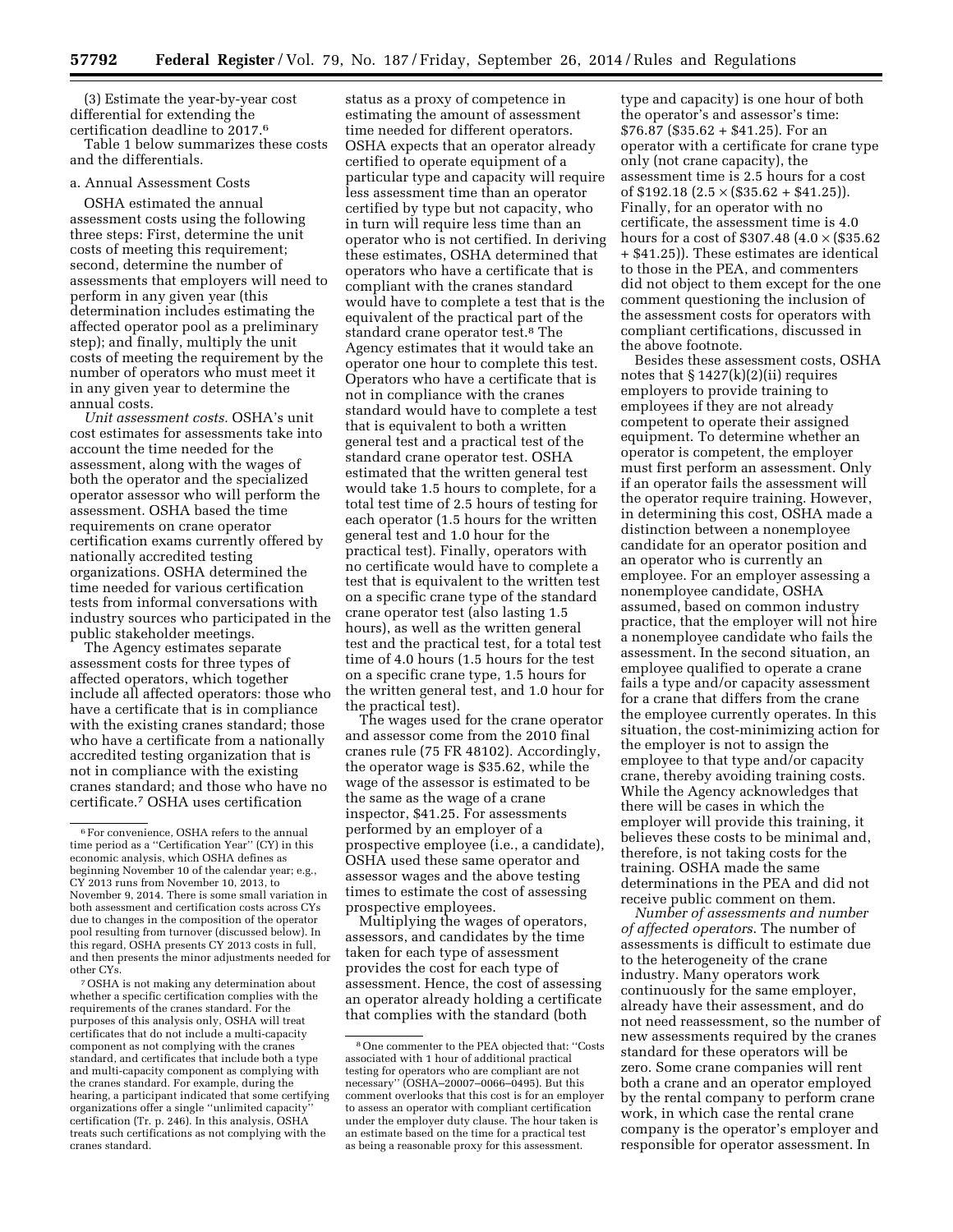such cases there is no requirement for the contractor who is renting the crane service to conduct an additional operator assessment. Assuming that employers already comply with the assessment and training requirements of the existing  $\S 1427(k)(2)$ , employers only need to assess a subset of operators: New hires; employees who will operate equipment that differs by type and/or capacity from the equipment on which they received their current assessment; and operators who indicate that they no longer possess the required knowledge or skill necessary to operate the equipment.

To calculate the estimated annual number of assessments, OSHA first estimated the current number of crane operators affected by the cranes standard. The FEA in the final cranes standard identified a total of 142,630 affected crane operators (75 FR 48108). However, after publishing the final cranes standard, OSHA made revisions to the cranes standard that reduced the total number of affected operators. In this regard, OSHA excluded a significant percentage of digger-derrick use from the scope of the cranes standard (see Cranes and Derricks in Construction: Revising the Exemption for Digger Derricks, 78 FR 32110 (May 29, 2013)). Accordingly, for electric power generation and transmission work covered by the digger-derrick exemption, OSHA found that the two industries using digger derricks have a total of 25,500 operators of digger derricks; these industries are: Electric Power Generation, NAICS: 221110; and Electric Power Transmission, NAICS: 221120 (see 78 FR 32114). Subtracting these digger-derrick operators from the original total leaves the total number of operators affected by this proposal at  $117,130$  (i.e.,  $142,630 - 25,500$ ).

For the purpose of determining the number of assessments required each year under this proposal, OSHA is relying on the original 23% turnover rate for operators identified in the 2008 PEA for the cranes rule (73 FR 59895), which includes all types of operators who would require assessment: operators moving between employers; operators moving between different types and/or capacities of equipment; and operators entering the occupation. OSHA estimated that 26,940 assessments occur each year based on turnover (i.e., 117,130 operators  $\times$  0.23 turnover rate). This number includes assessments performed by an employer on current employees assigned to a new type and/or capacity crane. In addition, OSHA in the 2008 PEA assumed that 15% of operators involved in assessments related to turnover would

fail the first test administration and need reassessment (73 FR 59895). Therefore, in the PEA for the current rulemaking, OSHA added 4,041 reassessments (i.e., 26,940 operators × 0.15) to the number of reassessments resulting from turnover, for a total of 30,981 yearly assessments resulting from turnover and test failure (i.e., 26,940 + 4,041) (79 FR 7615). OSHA did not receive comment on this estimate, so it is unchanged in this FEA.

*Annual assessment costs.* Annual assessment costs will vary by year depending on several factors; the following section addresses year-by-year variations. However, OSHA must first determine the annual base amount from which to account for the variations, and must do so for the two scenarios: (1) Retaining the original 2014 deadline specified by the existing cranes standard (status quo); and (2) extending the deadline to 2017 (final rule).

The first part of the calculation is the same under both scenarios. Because the annual assessment costs vary by the different levels of assessment required (depending on the operator's existing level of certification), OSHA grouped the 117,130 operators subject to the cranes standard into three classifications: Operators with a certificate that complies with the standard; operators with a certificate only for crane type; and operators with no certification. In the PEA, from discussions with members of the crane industry, OSHA estimated that 15,000 crane operators currently have a certificate that complies with the existing cranes standard, and another 60,000 have a certificate for crane type only (but not capacity) (79 FR 7616). Subsequent to the PEA, OSHA has received further information, both from post-PEA public comments and statements made at the public hearing. One certification organization, the National Commission for the Certification of Crane Operators (NCCO), stated that OSHA's estimates ''significantly understate the number of crane operators considered by OSHA to be out of compliance,'' and that ''the number of compliant certifications appears overstated'' [ID–0488]. A different certification organization, Crane Institute Certification (CIC), reached the opposite conclusion, stating that the number of operators with compliant certificates ''is actually much higher'' than OSHA's estimate of 15,000 [ID–0495]. During the hearing NCCCO stated that ''65,000 or more'' operators were currently certified under their program [Tr. p. 94], which is by type only [Tr. p. 109]. The International Union of Operating Engineers (IUOE) at

the hearing stated that currently it has ''just a little over 6,700 operators'' certified under its associated OECP program, which does not break out certification by capacity [Tr. p. 246]. OSHA invited each of these three organizations to provide additional information in their post-hearing submissions about the number of operators certified, but none of the organizations provided additional information on this subject or provided additional information challenging OSHA's underlying estimate that the total number of operators covered by the cranes standard is 117,130.

Based on this record, OSHA estimates that there are 71,700 (65,000 + 6,700) operators with certification for type only, while 15,000 operators have compliant certification.9 Therefore, 30,430 crane operators have no crane certification (i.e., 117,130 total operators  $-$  (15,000 operators with compliant certification + 71,700 operators with certification for type only)).

Assuming the turnover rate of 23% and the failure rate of 15% for turnoverrelated assessments are distributed proportionally across the three types of operators, then the number of assessments for operators with compliant certification is 3,968 (i.e.,  $(0.23 + (0.23 \times 0.15)) \times 15{,}000$ , the number of assessments for operators with type-only certification is 18,965  $(i.e., (0.23 + (0.23 \times 0.15)) \times 71,700)$ , and the number of assessments for operators with no certification is 8,049 (i.e., (0.23  $+(0.23\times0.15))\times30,430$ . Under scenario 2 (employer-assessment requirement extended to 2017), OSHA estimated the CY 2013 costs by multiplying the assessment numbers for each type of operator by the unit costs, resulting in a cost of \$6,424,338 (i.e.,  $($76.87 \times 3,968) + ($192.18 \times 18,965) +$  $($307.48 \times 8,049)$ . Under scenario 1, employers would be certifying operators throughout CY 2013, whereas under scenario 2 employers would be deferring the certifications until CY 2016; as a result, the CY 2013 assessment costs for scenario 1 would decrease from \$6,424,338 to \$4,402,920 because a percentage of the operators under scenario 1 will obtain a compliant certificate before they are assessed,

<sup>9</sup> In light of the disagreement between the commenters about the number of operators with compliant certifications, and no other information in the record, the Agency elected to stay with the original number of 15,000. As a sensitivity analysis check, OSHA redid the analysis with both 10,000 and 20,000 operators with compliant certification. This had a miniscule effect, changing the \$21.7m per year cost savings, at a 7% discount rate, by \$53k per year, either \$53k higher (for 20,000 certified), or \$53k lower (for 10,000 certified.) This is only 0.25% of a change.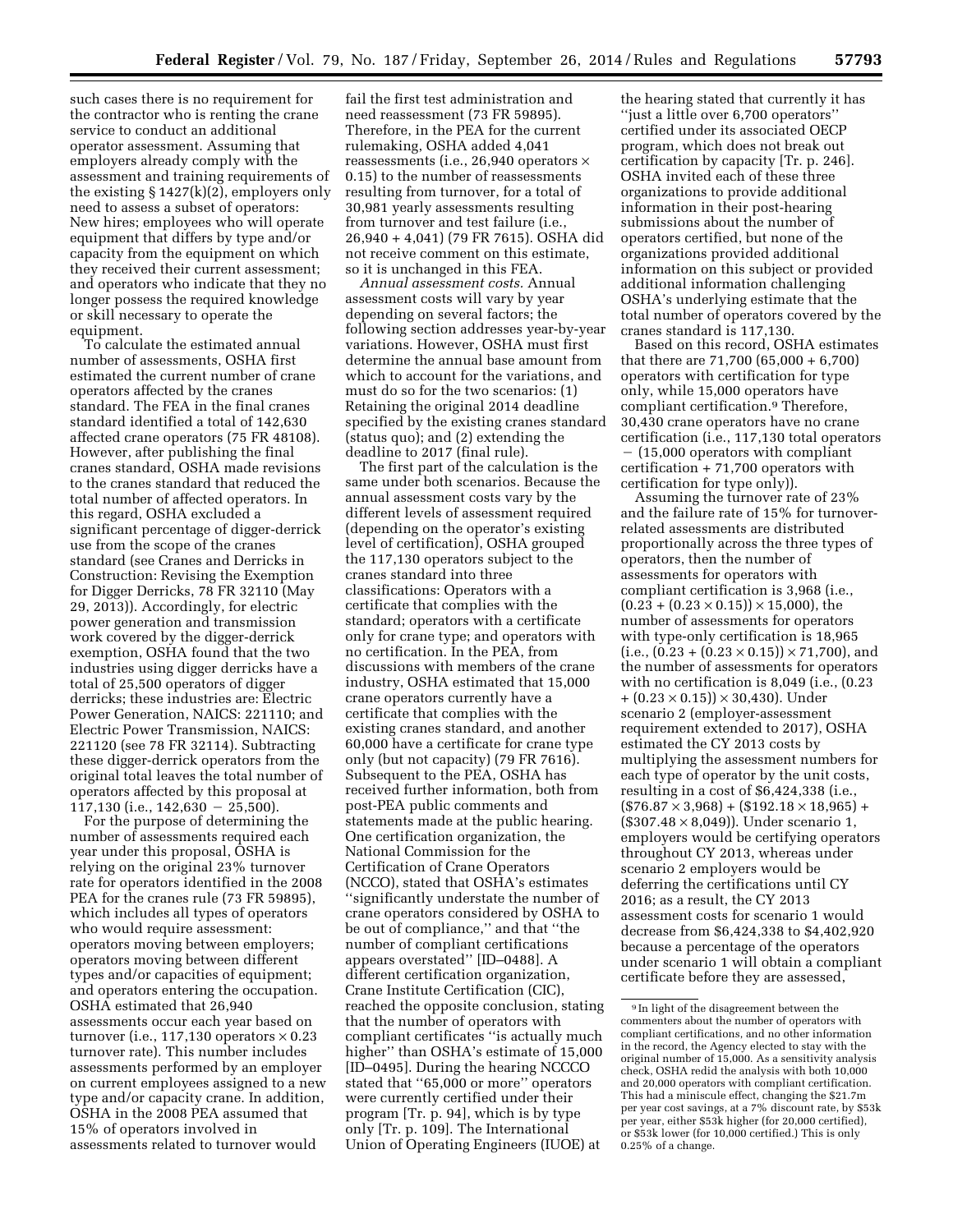thereby reducing the estimated time and cost needed for the assessment (see discussion of year-by-year cost differential in section c below for more details about this determination).

# b. Annual Certification Costs

OSHA estimated the annual certification costs using the three steps used for estimating annual assessment costs: First, determine the unit costs of meeting this requirement; second, determine the number of affected operators; and, finally, multiply the unit costs of meeting the requirement by the number of operators who must meet them. In the PEA, OSHA estimated that almost all certification will occur in the year prior to the deadline, noting that although the November 2014 deadline was roughly a year away, the vast majority of operators had not yet received certification that is in compliance with the existing standard. None of the commenters disagreed. Based upon this evidence, if OSHA extends the existing requirements to November 2017, OSHA estimates that the vast majority of employers will again wait until the year before the deadline (i.e., CY 2016) to certify all operators. As in the annual assessmentcost analysis described above, OSHA provides the calculations for CY 2013 under the original 2014 deadline (scenario 1), and then presents the certification costs for CY 2016 that would apply if OSHA extends the certification requirement to November 2017 (scenario 2).

*Unit certification costs.* The unit certification costs are the same as those proposed in the PEA. Unit certification costs vary across the three different types of operators in the operator pool (operators with compliant certification; operators with type-only certification; and operators with no certification). Among operators without certification there is a further distinction with different unit certification costs: experienced operators without certification and operators who have only limited experience. Therefore, there are different unit certification costs for four different types of operators. There also are ongoing certification costs due to the following three conditions: the five-year limit on operator certification; the need for some certified operators to obtain additional certification to operate a crane that differs by type and/or capacity from the crane on which they received their current certification; and a yearly 5% turnover rate (i.e., 5% new crane operators entering the occupation to replace operators leaving the occupation).

OSHA estimated these different unit certification costs using substantially the same unit-cost assumptions used in the FEA for the 2010 cranes standard. In that FEA, OSHA estimated that training and certification costs for an operator with only limited experience would consist of \$1,500 for a 2-day course (including tests) and 18 hours of the operator's time, for a total cost of \$2,141.16 (i.e., \$1,500 + (18 hours  $\times$ \$35.62)) (see 75 FR 48096–48097).10 OSHA continues to use a cost of \$250 for the tests taken without any training (a constant fixed fee irrespective of the number of tests (75 FR 48096)), and the same number of hours used for each test that it used in the assessment calculations provided above (which the Agency based on certification test times). Accordingly, OSHA estimated the cost of a certificate compliant with the standard for an operator who has a type-only certificate to be \$339.05 (i.e., 1 type/capacity-specific written test at 1.5 hours and 1 practical test at 1.0 hours (2.5 hours total), plus the fixed \$250 fee for the tests (i.e., (2.5 hours  $\times$ \$35.62) + \$250)). For an experienced operator with no certificate, the cost is \$392.48 (i.e., the same as the cost for an operator with a type-only certificate plus the cost of an added general written test of 1.5 hours (i.e., (4.0 hours  $\times$  \$35.62) + \$250).<sup>11</sup>

For Scenario 1, § 1926.1427(b)(4) specifies that a certificate is valid for five years. OSHA estimates the recertification unit cost would be the same as the assessment for an operator with compliant certification (i.e., \$76.87).

Finally, there will be certified operators who must obtain certification when assigned to a crane that differs by type and/or capacity from the crane on which they received their current certification. This situation requires additional training, but less training than required for a ''new'' operator with only limited experience. Accordingly, OSHA estimated the cost for these operators as one half of the cost of

training and certifying a new operator, or  $$1,070.58$  (i.e.,  $$2,141.16 \div 2$ ).

*Number of certifications.* After establishing the unit certification costs, OSHA had to determine how many certifications are necessary to ensure compliance with OSHA's standard. In doing so, the Agency uses the 5% newhire estimate from the FEA discussed above to calculate the number of new operators; therefore, of the 117,130 operators affected by the standard, 5,857  $(i.e., 0.05 \times 117,130)$  would be new operators who would require two days for training and certification each year. As discussed earlier, OSHA estimated that 71,700 operators have type-only certification, and 15,000 operators have certification that complies with the existing cranes standard. The remaining 24,574 operators (i.e., 117,130 - $(71,700 + 15,000 + 5,857)$  are experienced operators without certification.

After all operators attain certification by November 2017, there will still be ongoing certification costs each year. OSHA estimated that 5% of all operators each year, or 5,857 (i.e., .05 × 117,130), are new operators with no experience or certification and, therefore, will need an initial certification. Consequently, with a constant total number of operators, the same number of operators (5,857) will be leaving the profession each year and will not require recertification when their current 5-year certification ends. This leaves 111,274 operators (i.e.,  $117,130 - 5,857$  who will need such periodic recertification. If we approximate the timing of requirements for recertification as distributed proportionally across years, then 20% of all operators with a 5-year certificate  $(i.e., 22,255 operators (.20 \times 111,274))$ would require recertification each year.

A final category of unit certification costs involves the continuing need for certified operators to obtain further certification when assigned to a crane that differs by type and/or capacity from the crane on which they received their current certification. This situation arises for both operators working for a single employer and operators switching employers.

Two commenters pointed to the 2010 FEA and suggested that OSHA had significantly underestimated the number of certifications that most operators would need to obtain to operate cranes of different capacities [ID–0475 and Tr. p. 142] These commenters do not appear to be aware that under § 1926.1427(b)(2), an operator need only obtain a certification for the highest capacity of the type of crane that he or she will operate; there

<sup>10</sup>One commenter in the instant rulemaking stated that the operator certification costs taken in the 2010 FEA were understated, but did not provide any support for an alternative. That commenter mistakenly claimed without citation that OSHA, presumably in the 2010 FEA, ''took into consideration that the cost to certify an operator based on the programs available at the time would range from \$500 to \$1600 depending on the test and the training required'' but ''took the lowest cost'' of \$500 for its estimate [ID–0475]. In fact, OSHA used \$1,500 as the unit cost for operator certification, both in the 2010 FEA and in the PEA for this rulemaking [75 FR 48097].

<sup>&</sup>lt;sup>11</sup> There are no certification costs for operators who already have a certificate that complies with the cranes standard.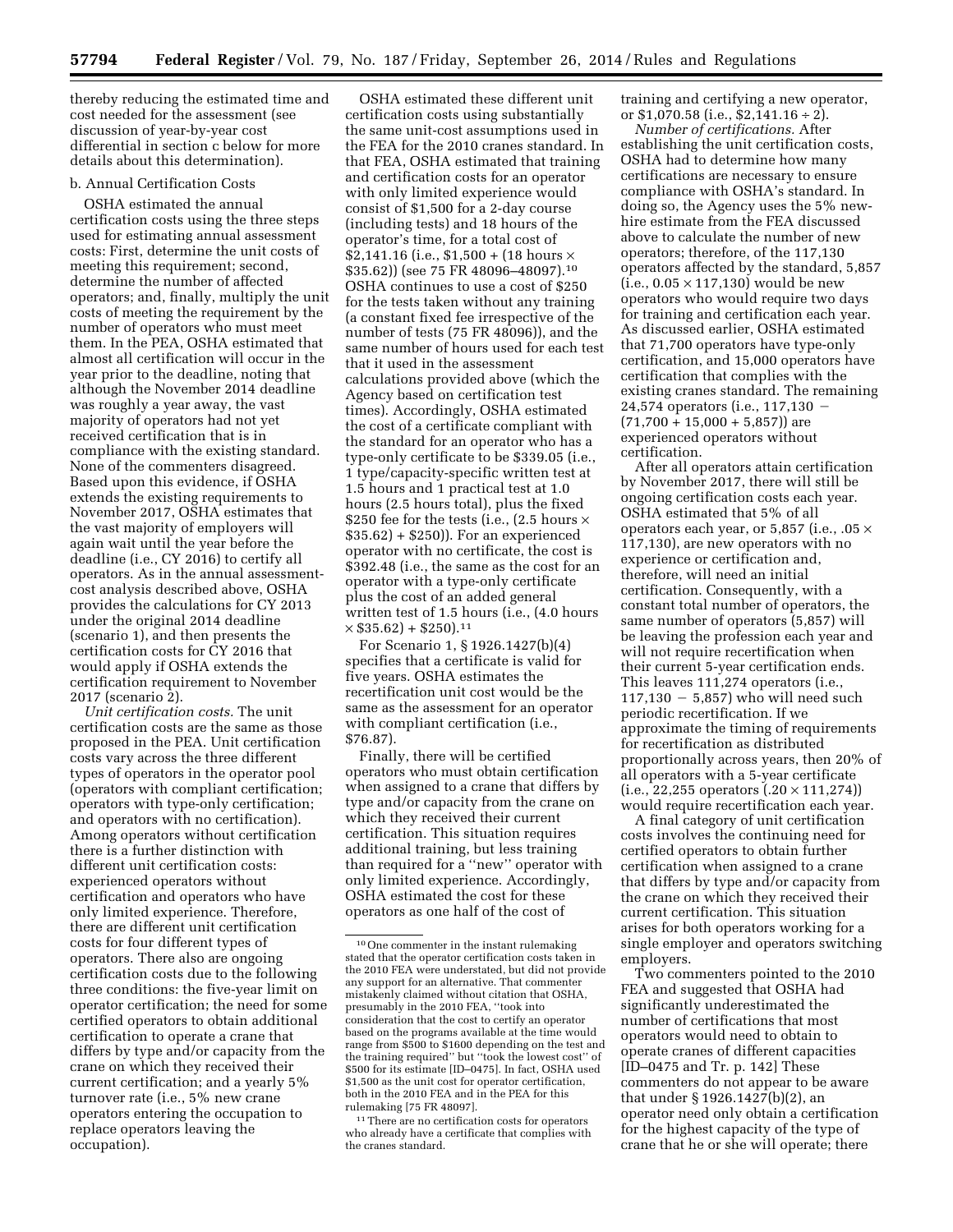is no requirement to obtain separate certification for lower capacity cranes of the same type. Moreover, the 23% turnover rate (originally from the 2008 cranes PEA) used in this FEA covers not only the pre-deadline situations in which an operator needs an assessment, but also situations in the post-deadline period in which an operator needs multiple certifications. The operators requiring assessments in the predeadline period who will not need additional certification in the postdeadline period are operators with certification who move to a new employer and operate a crane with the same type and capacity as the crane on which they received certification from their previous employer. These operators will not need reassessment because of the portability of an operator certificate across employers as specified by the cranes standard (see § 1427(b)(3)). For an employer looking to hire an operator for a specific crane, this option will minimize cost, and OSHA assumes employers will choose this option when possible.

After the certification deadline, OSHA estimates that each year 23% of the 117,130 operators (26,940, i.e., 0.23 × 117,130) will enter the workforce, change employers, or take on new positions that require one or more additional certifications to operate different types and/or capacities of cranes. Of these 26,940 operators, OSHA estimates that 5% of that turnover, or 5,857 ((i.e., 0.05 × 117,130), will result from new operators entering the occupation each year; 9%, or 10,542  $(i.e., 0.09 \times 117,130)$ , will result from operators switching employers but operating a crane of the same type and capacity as the crane they operated previously (i.e., no certification needed because certification is portable in this case); and the remaining 9%, or 10,542, changing jobs or positions and requiring one or more additional certification to operate a crane that differs by type and/ or capacity from the crane they operated previously.

*Annual certification costs.* As with the assessment costs, certification costs will vary by year depending on several factors addressed in the following section. However, OSHA still needs to determine the annual base amount from which to account for the variations, and must do so for the same two scenarios: (1) Retaining the original 2014 deadline specified by the existing cranes standard (status quo); and (2) extending the deadline to 2017 (proposed rule).

To estimate the annual base cost for the first scenario, OSHA calculates the certification costs for CY 2013 because that is the remaining period before the

original deadline. The total cost for certifying all operators in CY 2013 in accordance with the existing cranes standard using the above unit-cost estimates and numbers of operators is \$46,494,196 (i.e., (71,700 operators with type-only certification  $\times$  \$339.05) + (24,574 experienced operators without certification  $\times$  \$392.48) + (5,857 operators with no experience or certification  $\times$  \$2,141.16)). The Agency, following the FEA (75 FR 48096), annualized this cost for the five-year period during which operator certification remains effective, resulting in an annualized cost of \$8,281,185. In section c below, OSHA uses this amount in calculating the annual certification costs under scenario 1.

To determine the annual amount used in calculations for the second scenario (the extension to 2017), OSHA examines the costs in CY 2016 because that is the first year with certification costs (as noted earlier, OSHA determined that, under the three-year extension, employers will postpone certification costs until CY 2016, so there will not be any new certification costs for CY 2013– 2015). Using the same methodology used to calculate the CY 2013 certification costs, the total cost for having all crane operators certified in CY 2016 is \$47,880,244 (in 2016 dollars). The annualized cost over the five-year period during which certification remains effective is \$8,619,229. In the following section, OSHA uses this amount in calculating the annual certification costs under scenario 2.

c. Year-By-Year Cost Differential for Extending the Certification Deadline to 2017 and Preserving the Employer Assessment Duty Over That Same Period

The ultimate goal of this analysis is to determine the annual cost differential between scenario 1 (the status quo) and scenario 2 (the extensions of the certification date and the employer assessment duty), so the final part of this FEA compares the yearly assessment and certification costs employers will incur for the two scenarios. Because the assessment and certification costs change each year under each scenario, OSHA must compare the cost differential in each year separately to determine the annual cost savings for each year attributable to scenario 2. OSHA calculated the present value of each year's differential, which provides a consistent basis for comparing the cost differentials over the extended compliance period. OSHA then annualized the present value of each differential to identify an annual

amount that accounts for the discounted costs over this period. Table 1 below summarizes these calculations.

Table 1 shows that assessment and certification costs vary each year under scenario 2. There are several factors that cause these costs to vary: (1) The fiveyear limit on operator certification causes some operators to require recertification during this period; (2) the need for some certified operators to obtain additional certification to operate a crane that differs by type and/or capacity from the crane on which they received their current certification; and (3) the yearly 5% turnover that results in new crane operators entering the occupation. In addition, the composition of the operator pool will shift in the year before the deadline because a higher share of all operators will have certification. This shift will decrease the need to perform a longer and more costly assessment, thereby reducing the high costs associated with operators who do not have certification (i.e., employers would take less time assessing operators with compliant certification in this certification year compared to years in which there is no deadline). To account for this effect, OSHA adjusted assessment costs in the year directly preceding the deadline in each scenario (i.e., CY 2013 for scenario 1 and CY 2016 for scenario 2).

Accordingly, OSHA determined that assessment costs for CY 2013 under the first scenario would decrease from \$6,424,338 under scenario 2 to \$4,402,920 under scenario 1 because of the increasing certification effect that occurs near the deadline.12 A similar calculation for CY 2016 (the year prior to the proposed certification deadline in 2017) lowers the estimated assessment costs from \$6.9 million (in the absence of the deadline and accompanying

 $^{\rm 12}\, {\rm OSHA}$  estimates that operators will obtain their compliant certification at a uniform rate throughout the certification year immediately preceding the deadline, which implies that certification costs can be estimated by using a weighted average of the unit costs if no operators become compliant certified, and the unit costs if all operators are so certified, with equal weight attributed to each condition (i.e., each condition (no operators and all operators) contributing one half to the estimate). The Agency then values assessment unit costs as if none of the operators had certification, which would result in maximum assessment times, with unit costs determined by total costs divided by total assessments, which is \$207.36 (i.e., \$6,424,338 total assessment cost ÷ 30,981 total yearly assessments). OSHA next values unit assessment costs as if all operators had compliant certification, which would require the shortest assessment time of 1 hour, and a cost of \$76.87. The ratio of the second unit assessment cost to the first unit assessment cost is .37 (\$76.87 ÷ \$207.36). Therefore, the resulting assessment cost in CY 2013 using the weighted average formula is \$4,402,920 (i.e., (0.5 ×  $$6,424,338$  +  $(0.5 \times 0.37 \text{ cost ratio} \times $6,424,338)$ .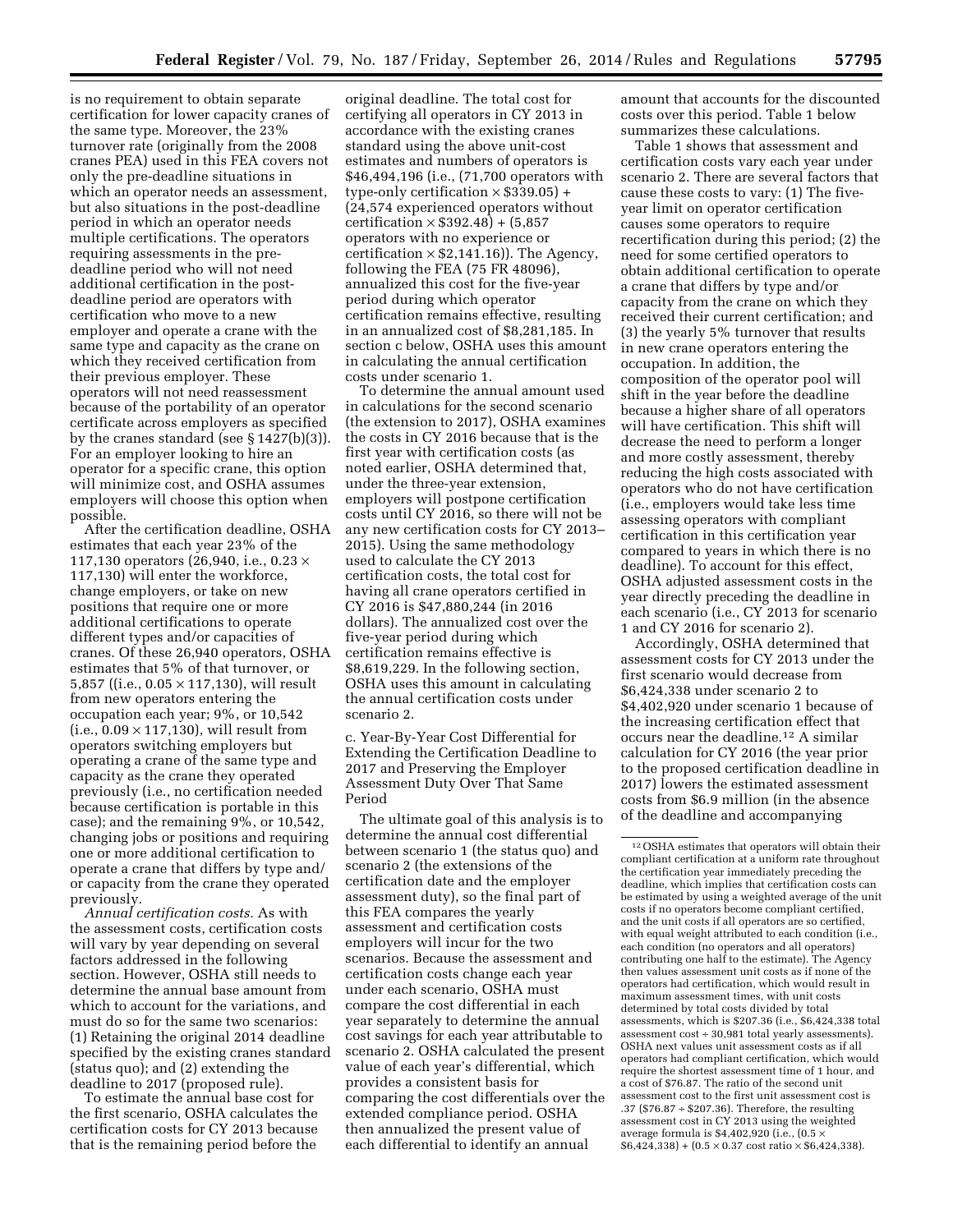certification) to \$4.6 million under scenario 2.

One-time costs for certifying operators with non-compliant certification (\$24,309,885) and certifying experienced operators with no certification (\$9,644,607) account for much of the rise in certification costs in CY 2013 under scenario 1. OSHA annualized these one-time operator certification costs across CY 2013–2017 (matching the 5-year duration of the certifications received in the last year before the deadline), resulting in an

annualized cost of \$8,281,185 for each year of this five-year period under scenario 1.13 Under scenario 2, the corresponding annualized certification costs for CY 2016–2020 (again matching the 5-year duration of the certifications received in the last year before the deadline) would be \$8,619,229. The certification costs vary in the other (predeadline) years depending on factors identified earlier in this FEA.

As noted earlier, OSHA estimated the overall cost differential between these two scenarios by calculating the

difference in total (assessment and certification) costs each year across the two scenarios. The net employer cost savings in current dollars attributable to adopting the second scenario are, for each certification year: 2013, \$18.8 million; 2014, \$27.2 million; 2015, \$27.1 million; 2016, \$8.0 million; 2017,  $-$ \$0.3 million; 2018,  $-$ \$8.6 million; 2019,  $-$ \$8.6 million; and 2020,  $-$ \$8.6 million.14

|  | Table 1—Year-by-Year Cost Differential if OSHA Extends the Certification Deadline to 2017 |
|--|-------------------------------------------------------------------------------------------|
|--|-------------------------------------------------------------------------------------------|

|                                            | 2013         | 2014           | 2015         | 2016        | 2017       | 2018       | 2019       | 2020         | 2021       |
|--------------------------------------------|--------------|----------------|--------------|-------------|------------|------------|------------|--------------|------------|
| Operator Pool                              |              |                |              |             |            |            |            |              |            |
| Scenario 1 (no deadline extension):        |              |                |              |             |            |            |            |              |            |
| Operators with non-compliant certification | 71,700       |                |              |             |            |            |            |              |            |
|                                            | 15,000       | 111,274        | 111,274      | 111,274     | 111,274    | 111,274    | 111,274    | 111,274      | 111,274    |
|                                            | 24,574       |                |              |             |            |            |            |              |            |
|                                            | 5,857        | 5,857          | 5,857        | 5,857       | 5,857      | 5,857      | 5,857      | 5,857        | 5.857      |
| Scenario 2 (deadline extension):           |              |                |              |             |            |            |            |              |            |
| Operators with non-compliant certification | 71,700       | 68,115         | 64,709       | 61,474      |            |            |            |              |            |
|                                            | 15,000       | 14,250         | 13,538       | 12,861      | 111,274    | 111,274    | 111,274    | 111,274      | 111,274    |
|                                            | 24,574       | 28,909         | 33,027       | 36,939      |            |            |            |              |            |
|                                            | 5,857        | 5,857          | 5,857        | 5,857       | 5,857      | 5,857      | 5,857      | 5,857        | 5,857      |
| Costs                                      |              |                |              |             |            |            |            |              |            |
| Scenario 1 (no deadline extension):        |              |                |              |             |            |            |            |              |            |
|                                            | 4,402,920    |                |              |             |            |            |            |              |            |
|                                            | 20,820,888   | 33,817,340     | 33,817,340   | 33,817,340  | 33,817,340 | 25,536,156 | 25,536,156 | 25,536,156   | 25,536,156 |
|                                            | 25,223,808   | 33,817,340     | 33,817,340   | 33,817,340  | 33,817,340 | 25,536,156 | 25,536,156 | 25,536,156   | 25,536,156 |
| Scenario 2 (deadline extension):           |              |                |              |             |            |            |            |              |            |
|                                            | 6,424,338    | 6,579,422      | 6,726,751    | 4,624,107   |            |            |            |              |            |
|                                            |              |                |              | 21,158,933  | 34,155,385 | 34,155,385 | 34,155,385 | 34,155,385   | 25,536,156 |
| Total                                      | 6,424,338    | 6,579,422      | 6,726,751    | 25,783,039  | 34,155,385 | 34,155,385 | 34,155,385 | 34, 155, 385 | 25,536,156 |
|                                            | (18,799,469) | (27, 237, 919) | (27,090,590) | (8,034,301) | 338,044    | 8,619,229  | 8,619,229  | 8,619,229    |            |

OSHA next determined the present value of these cost differentials between the two scenarios. OSHA calculated the present value of future costs using two interest rates assumptions, 7% and 3%, which are the rates OSHA used in the FEA of the cranes standard (75 FR 48080), and which follow the OMB guidelines specified by Circular A–4 of September 17, 2003. At an interest rate of 7%, the present value of the cost differentials for CY 2013 onwards results in an estimated savings of \$57.0 million (\$56.0 million using the 3% rate). Finally, annualizing the present value over the three-year extension period results in an annualized cost differential (i.e., net employer cost savings) of \$21.7 million per year (\$19.8 million per year using the 3% rate).

d. Certification of No Significant Impact on a Substantial Number of Small Entities

Because the Agency estimates the cost of any single assessment to be no higher than \$307.48, it believes the economic impact will be minimal on any employer. Most employers will have savings resulting from the three-year extension, particularly employers that planned to pay for operator certification in the year before the original 2014 deadline. The only entities likely to see a net cost will be entities that planned to hire an operator with compliant certification after November 10, 2014. Without the three-year extension, these entities will have no separate assessment duty, but under the threeyear extension they will have the expense involved in assessing operator

competency. As noted above, however, OSHA estimated the cost for such assessments (for operators with a type and capacity certification) to be \$76.87 per certified operator.

Small businesses will, by definition, have few operators, and OSHA believes the \$76.78 cost will be well below 1% of revenues, and well below 5% of profits, in any industry sector using cranes. OSHA does not consider such small amounts to represent a significant impact on small businesses in any industry sector. Hence, OSHA certifies this final rule will not have a significant impact on a substantial number of small entities. OSHA made the same certification in the PEA and did not receive any comment on either the certification or its underlying rationale.

<sup>13</sup>Under scenario 1, therefore, the total certification costs of \$33,817,340 for each year over CY2014–2017 consist of the annualized cost of \$8,281,185 for the one-time operator certification costs and \$25,536,156 for fixed costs involving recertification of compliant operators, additional certifications for operators changing type or capacity of crane, and certification of new operators.

<sup>14</sup>A positive cost differential indicates net savings and a negative cost differential indicates net

costs. Savings in earlier years results largely from the extension of the certification deadline. The cost differential then turns negative in later years largely because employers complete certification under the first scenario while they are just beginning certification under the second scenario.

By 2017, under both scenarios all existing operators will have compliant certification. However, under the second scenario, the five-year annualization of when certification costs are incurred would continue until 2020. Hence, 2021

is the first year when, under both scenarios, employer costs would consist solely of ongoing certification costs, and the cost differential between the two scenarios would be zero. The ongoing certification costs consist of: the yearly cost resulting from new operators (5% of all operators) entering the operator pool; the proportion of the pool that must receive recertification each year resulting from expiration of the five-year certification; and the annual additional certifications that occur.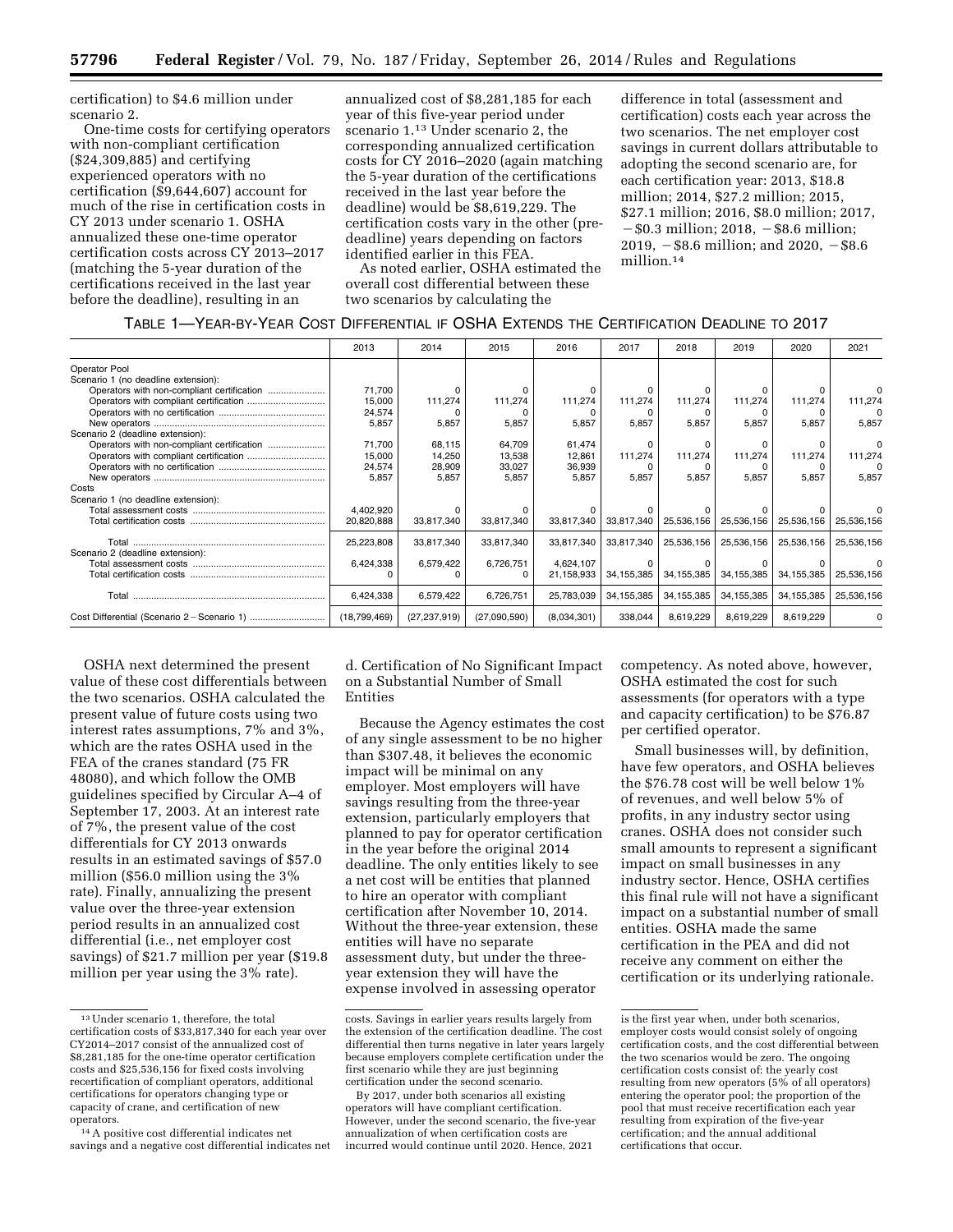### *B. Paperwork Reduction Act of 1995*

The Paperwork Reduction Act of 1995 (PRA–95) requires Federal agencies to obtain the Office of Management and Budget (OMB) approval of a collection of information (paperwork) requirement before an Agency can conduct or sponsor the paperwork requirement; and to display the OMB control (approval number) (44 U.S.C. 3507(d)). Agencies submit an Information Collection Request (ICR), with paperwork analysis, to OMB seeking approval of their paperwork requirements. The Cranes and Derricks in Construction Standard (29 CFR subpart CC) contains paperwork requirements that have been approved by OMB, ICR titled Cranes and Derricks in Construction Standard (29 CFR part 1926, Subpart CC), under OMB control Number 1218–0261. These paperwork requirements expire on 02/28/2017.

OSHA notes the public need not respond to a collection of information requirement unless the agency displays a currently valid OMB control number, and, notwithstanding any other provision of law, no person shall be subject to a penalty for failing to comply with a collection of information requirement if the requirement does not display a currently valid OMB control number.

Also, the PRA–95 (44 U.S.C. 3506(c)(2)), requires agencies to solicit public comments on proposed or revised collection of information requirements; and, requires agencies to submit proposed rules which contain collection of information requirements to OMB for review.

In the February 10, 2014 NPRM, OSHA notified the public that the Agency believed the proposed Cranes and Derricks in Construction: Operator Certification rule did not contain additional collection of information, and that OSHA did not believe it was necessary to submit a new (revised) ICR to OMB. OSHA instructed the public to submit comments on this determination to OMB and encouraged them to submit their comments to OSHA.

OSHA has determined this final rule requires no additional collection of information or any permanent change to the collection program: it preserves the status quo for an additional short period of time. OMB's approval of the Cranes and Derricks in Construction ICR already covers all collections of information required by the temporary extensions in this final rule, and therefore OSHA did not submit a revised ICR to OMB as part of this rulemaking. No parties commented on OSHA's determination that this rule

contains no additional paperwork requirements.

#### *C. Federalism*

OSHA reviewed this final rule in accordance with the Executive Order on Federalism (Executive Order 13132, 64 FR 43255, August 10, 1999), which requires that Federal agencies, to the extent possible, refrain from limiting state policy options, consult with states prior to taking any actions that would restrict state policy options, and take such actions only when clear constitutional authority exists and the problem is national in scope. Executive Order 13132 provides for preemption of state law only with the expressed consent of Congress. Federal agencies must limit any such preemption to the extent possible.

Under Section 18 of the Occupational Safety and Health Act of 1970 (OSH Act; 29 U.S.C. 651 *et seq.*), Congress expressly provides that states and U.S. territories may adopt, with Federal approval, a plan for the development and enforcement of occupational safety and health standards. OSHA refers to such states and territories as ''State Plan States.'' Occupational safety and health standards developed by State Plan States must be at least as effective in providing safe and healthful employment and places of employment as the Federal standards. 29 U.S.C. 667. Subject to these requirements, State Plan States are free to develop and enforce under state law their own requirements for safety and health standards.

OSHA previously concluded from its analysis that promulgation of subpart CC complies with Executive Order 13132 (75 FR 48128–29). In states without an OSHA-approved State Plan, this final rule limits state policy options in the same manner as every standard promulgated by OSHA. For State Plan States, Section 18 of the OSH Act, as noted in the previous paragraph, permits State-Plan States to develop and enforce their own cranes standards provided these requirements are at least as effective in providing safe and healthful employment and places of employment as the requirements specified in this final rule.

#### *D. State Plan States*

When Federal OSHA promulgates a new standard or more stringent amendment to an existing standard, State Plan States must amend their standards to reflect the new standard or amendment, or show OSHA why such action is unnecessary, e.g., because an existing state standard covering this area is ''at least as effective'' as the new

Federal standard or amendment (29 CFR 1953.5(a)). The state standard must be at least as effective as the final Federal rule. State Plan States must adopt the Federal standard or complete their own standard within six months of the promulgation date of the final Federal rule. When OSHA promulgates a new standard or amendment that does not impose additional or more stringent requirements than an existing standard, State Plan States do not have to amend their standards, although OSHA may encourage them to do so. The 21 states and 1 U.S. territory with OSHAapproved occupational safety and health plans are: Alaska, Arizona, California, Hawaii, Indiana, Iowa, Kentucky, Maryland, Michigan, Minnesota, Nevada, New Mexico, North Carolina, Oregon, Puerto Rico, South Carolina, Tennessee, Utah, Vermont, Virginia, Washington, and Wyoming. Connecticut, Illinois, New Jersey, New York, and the Virgin Islands have OSHA-approved State Plans that apply to state and local government employees only.

When OSHA promulgates a new final rule, states and territories with approved State Plans must adopt comparable amendments to their standards for cranes and derricks within six months of OSHA's promulgation of the final rule unless they demonstrate that such a change is not necessary because their existing standards are already the same, or at least as effective, as OSHA's new final rule.

The amendments to OSHA's cranes standard in this final rule preserve the status quo and do not impose any new requirements on employers. Accordingly, State Plan States would not have to amend their standards to delay the effective date of their operator certification requirements, but they may do so if they so choose. However, if they choose to delay the effective date of their certification requirements, they also would need to include a corresponding extension of the employer duty to assess and train operators that is equivalent to § 1427(k)(2).

#### *E. Unfunded Mandates Reform Act*

When OSHA issued the final rule for cranes and derricks in construction, it reviewed the rule according to the Unfunded Mandates Reform Act of 1995 (UMRA; 2 U.S.C. 1501 *et seq.*) and Executive Order 13132 (64 FR 43255 (Aug. 10, 1999)). OSHA concluded that the final rule did not meet the definition of a ''Federal intergovernmental mandate'' under the UMRA because OSHA standards do not apply to state or local governments except in states that